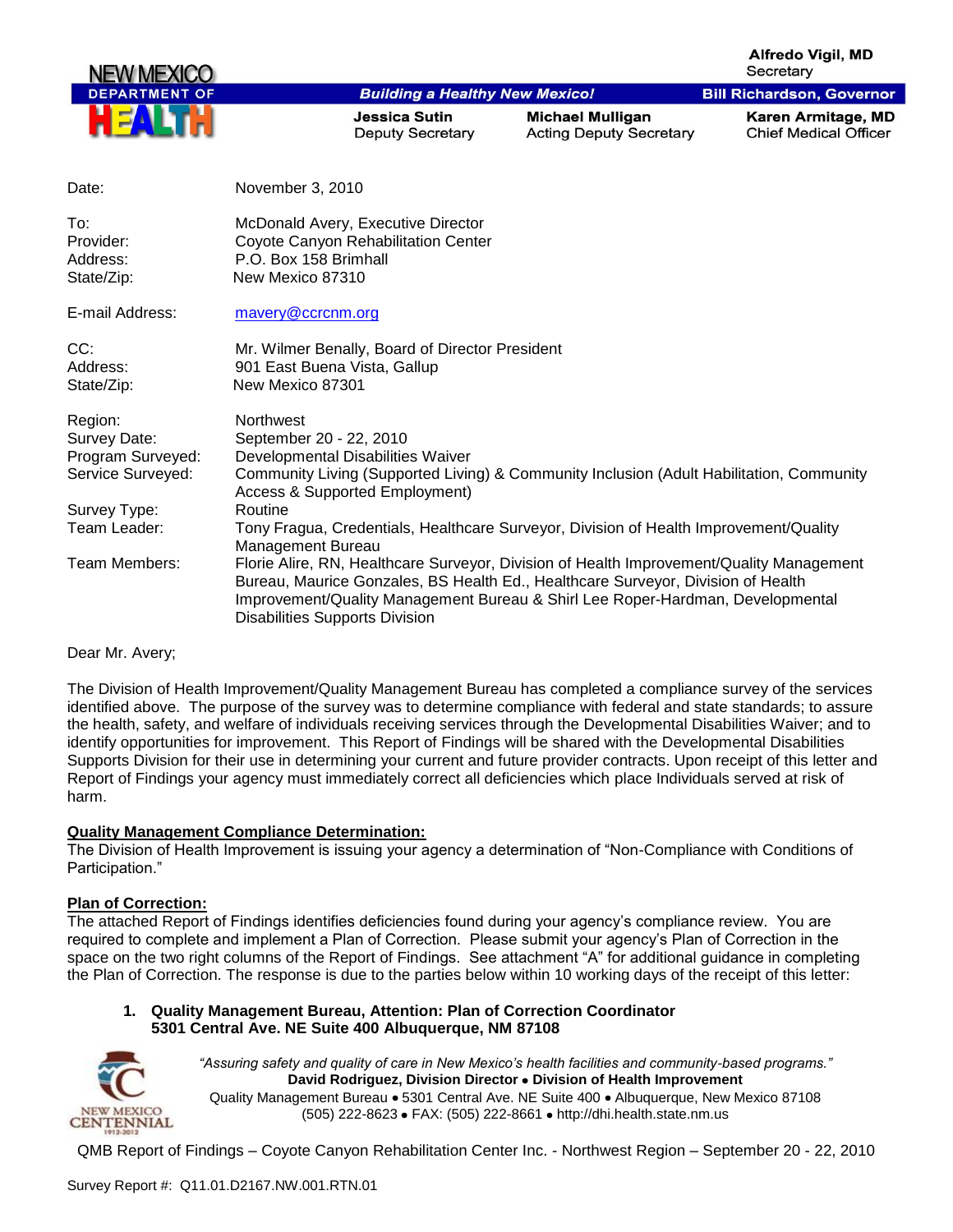## **2. Developmental Disabilities Supports Division Regional Office for region of service surveyed**

Upon notification from QMB that your Plan of Correction has been approved, you must implement all remedies and corrective actions within 45 working days. If your Plan of Correction is denied, you must resubmit a revised plan as soon as possible for approval, as all remedies must still be completed within 45 working days of the receipt of this letter.

Failure to submit, complete or implement your Plan of Correction within the 45 day required time frames may result in the imposition of a \$200 per day Civil Monetary Penalty until it is received, completed and/or implemented.

## **Request for Informal Reconsideration of Findings (IRF):**

If you disagree with a finding of deficient practice, you have 10 working days upon receipt of this notice to request an IRF. Submit your request for an IRF in writing to:

> QMB Deputy Bureau Chief 5301 Central Ave NE Suite #400 Albuquerque, NM 87108 Attention: IRF request

See Attachment "C" for additional guidance in completing the request for Informal Reconsideration of Findings. The request for an IRF will not delay the implementation of your Plan of Correction which must be completed within 45 working days. Providers may not appeal the nature or interpretation of the standard or regulation, the team composition or sampling methodology. If the IRF approves the modification or removal of a finding, you will be advised of any changes.

Please call the Plan of Correction Coordinator at 505-222-8647 if you have questions about the Report of Findings or Plan of Correction. Thank you for your cooperation and for the work you perform.

Sincerely,

*Tony Fragua, BFA*

Tony Fragua, BFA Team Lead/Healthcare Surveyor Division of Health Improvement Quality Management Bureau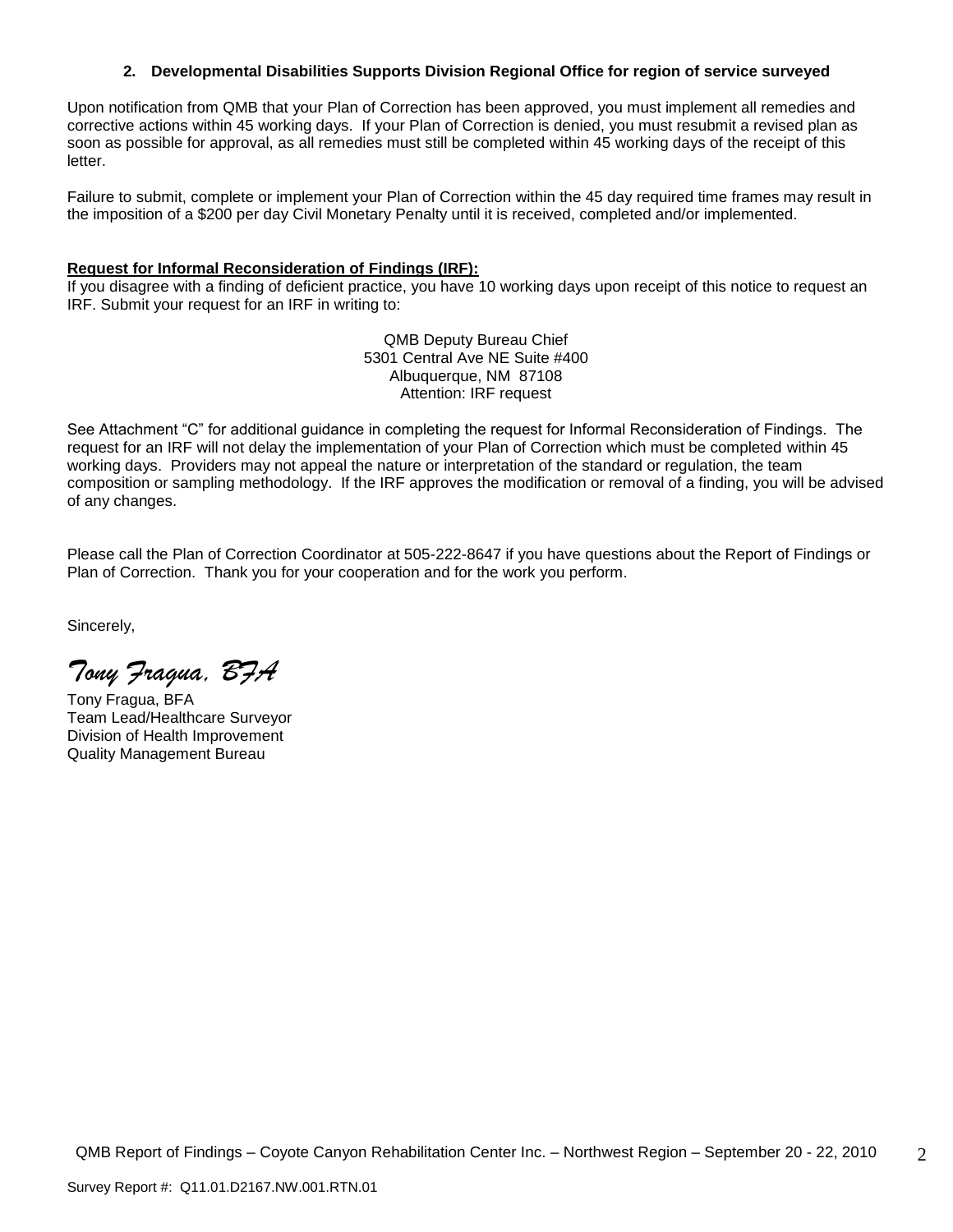## **Survey Process Employed:**

Entrance Conference Date: September 20, 2010

## Present: **Coyote Canyon Rehabilitation Center, Inc.**

Elsie Begay, Health Technician

#### **DOH/DHI/QMB**

Tony Fragua, BFA, Team Lead/Healthcare Surveyor Florie Alire, RN, Healthcare Surveyor Maurice Gonzales, BS Heath Ed., Healthcare Surveyor

#### **DDSD - NW Regional Office**

Shirl Hardman-Roper, Community Inclusion Coordinator

Exit Conference Date: September 22, 2010

## Present: **Coyote Canyon Rehabilitation Center, Inc.**

McDonald Avery, Executive Director Jefferson Kee, Program Director Yvette Sandoval, Quality Assurance & Compliance Officer Tonia Halona, Service Coordinator Angelee James, Human Resource Manager Susie Benally, Community Living Supervisor Lucille McCabe, Day Habilitation Manager Adriana Sandoval, Health Manager Jonathan Avery, Community Living Supervisor Marques Johnson, Community Living Manager Laura James, Incident Management Coordinator/Case Manager Mary Plummer, Finance Manager Sherry Kee, Case Manager Orlinda Charleston, Employment Service Supervisor Larry Keeswood, Employment Service Supervisor William Howard, Staff Development Trainer

# **DOH/DHI/QMB**

Tony Fragua, BFA, Team Lead/Healthcare Surveyor Florie Alire, RN, Healthcare Surveyor Maurice Gonzales, BS Heath Ed., Healthcare Surveyor

#### **DDSD - NW Regional Office**

Crystal Wright, NW Regional Director via conference phone Tammy Peterson, NW Regional Nurse via conference phone

| <b>Total Homes Visited</b>          | Number: |                                                                                                                                                                               |
|-------------------------------------|---------|-------------------------------------------------------------------------------------------------------------------------------------------------------------------------------|
| <b>Supported Homes Visited</b><br>❖ | Number: | 7                                                                                                                                                                             |
| Administrative Locations Visited    | Number: | 1                                                                                                                                                                             |
| <b>Total Sample Size</b>            | Number: | 9<br>0 - Jackson Class Members<br>9 - Non- <i>Jackson</i> Class Members<br>8 - Supported Living<br>6 - Adult Habilitation<br>8 - Community Access<br>4 - Supported Employment |
| <b>Persons Served Interviewed</b>   | Number: | 8                                                                                                                                                                             |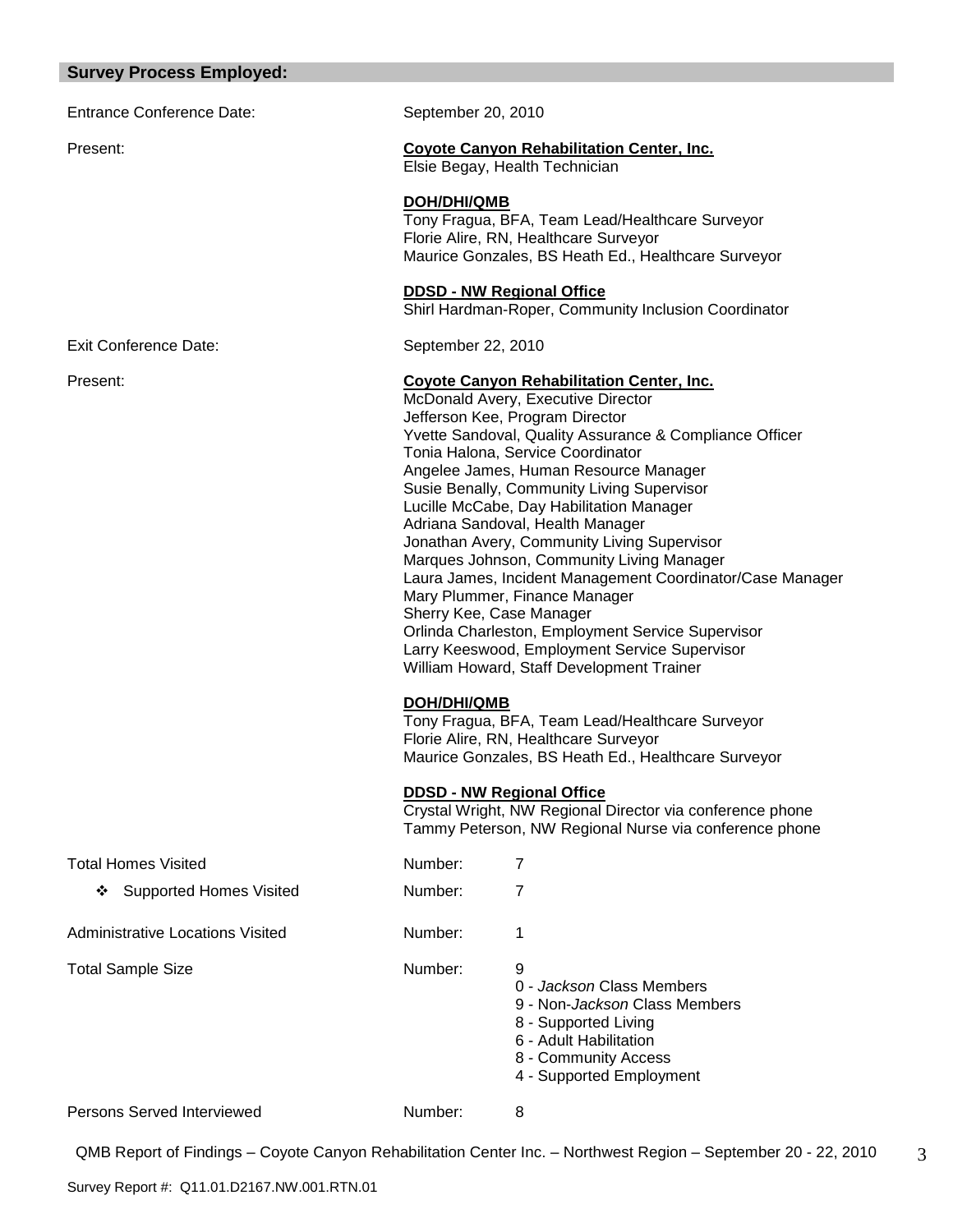| Persons Served Observed              | Number:                                               | One Individual was not available during the on-site<br>survey. |
|--------------------------------------|-------------------------------------------------------|----------------------------------------------------------------|
| Direct Service Personnel Interviewed | Number:                                               | 13                                                             |
| Records Reviewed (Persons Served)    | Number:                                               | 9                                                              |
| Administrative Files Reviewed        | <b>Billing Records</b><br>٠<br><b>Medical Records</b> |                                                                |

- Incident Management Records  $\bullet$
- $\bullet$ Personnel Files
- Training Records  $\bullet$
- Agency Policy and Procedure  $\bullet$
- Caregiver Criminal History Screening Records  $\bullet$
- Employee Abuse Registry  $\bullet$
- Human Rights Notes and/or Meeting Minutes  $\bullet$
- Evacuation Drills  $\bullet$
- Quality Assurance / Improvement Plan  $\bullet$
- CC: Distribution List: DOH Division of Health Improvement
	- DOH Developmental Disabilities Supports Division
	- DOH Office of Internal Audit
	- HSD Medical Assistance Division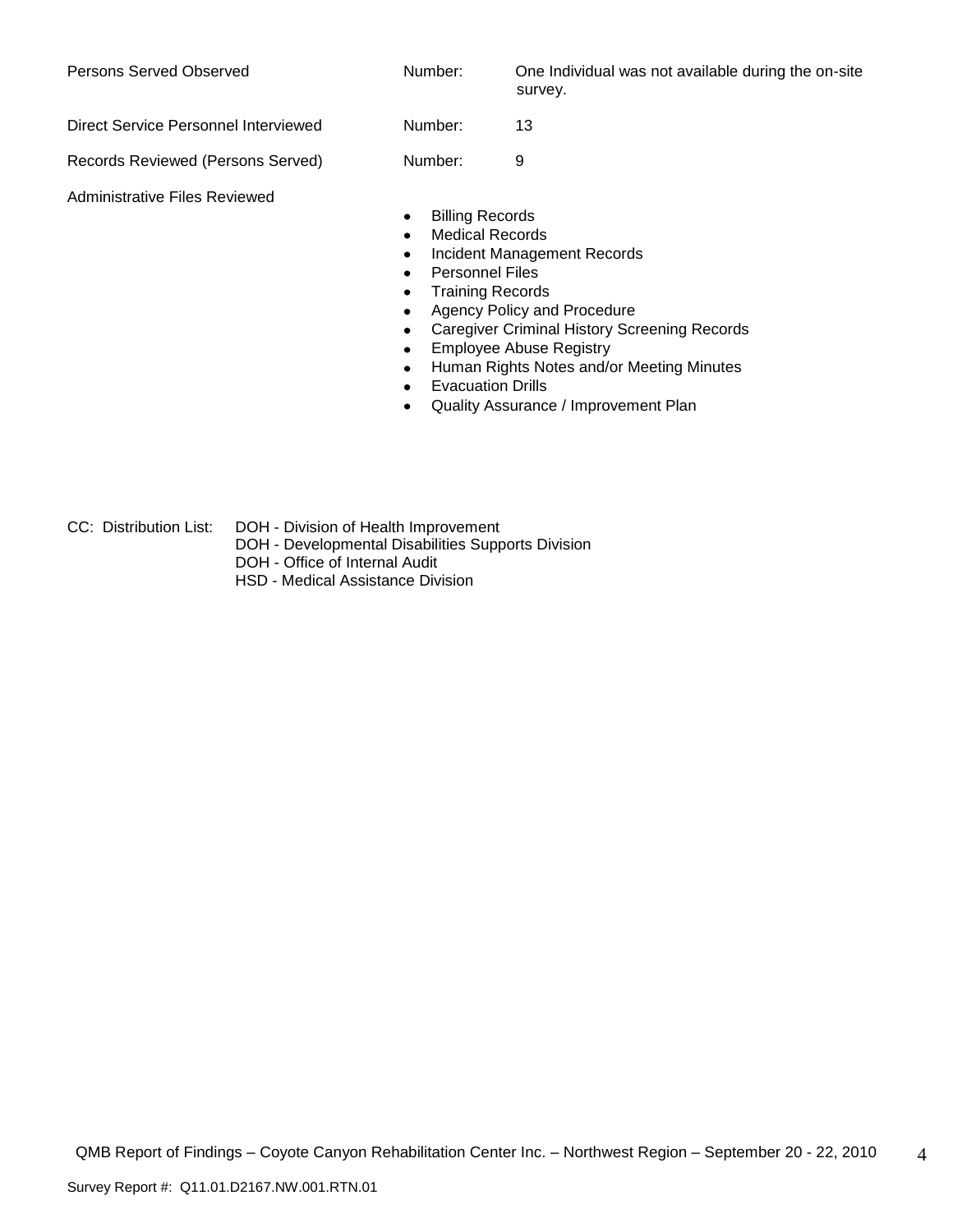# **Attachment A**

# **Provider Instructions for Completing the QMB Plan of Correction (POC) Process**

# *Introduction:*

After a QMB Compliance Review, your QMB Report of Findings will be sent to you via US mail.

Each provider must develop and implement a Plan of Correction (POC) that identifies specific quality assurance and quality improvement activities the agency will implement to correct deficiencies and prevent continued non compliance.

Agencies must submit their Plan of Correction within 10 business days from the date you receive the QMB Report of Findings. (Providers who do not submit a POC within 10 days will be referred to the Internal Review Committee [IRC] for sanctions).

If you have questions about the Plan of Correction process, call the QMB Plan of Correction Coordinator at 505-222-8647 or email at George.Perrault@state.nm.us. Requests for technical assistance must be requested through your DDSD Regional Office.

If you wish to dispute a finding on the official Report of Findings, you must file an Informal Reconsideration of Findings (IRF) request within ten (10) days of receiving your report. The POC process cannot resolve disputes regarding findings. Please note that you must still submit a POC for findings that are in question (see Attachment "C").

# *Instructions for Completing Agency POC:*

# *Required Content*

Your Plan of Correction should provide a step-by-step description of the methods to correct each deficient practice to prevent recurrence and information that ensures the regulation cited is in compliance. The remedies noted in your POC are expected to be added to your Agency's required, annual Quality Assurance Plan. (see page 3, DDW standards, effective; April 1, 2007, Chapter 1, Section I Continuous Quality Management System)

If a deficiency has already been corrected, the plan should state how it was corrected, the completion date (date the correction was accomplished), and how possible recurrence of the deficiency will be prevented.

The Plan of Correction you submit needs to address *each deficiency* in the two right hand columns with:

- 1. How the corrective action will be accomplished for all cited deficiencies in the report of findings;
- 2. How your Agency will identify all other individuals having the potential to be affected by the same deficient practice;
- 3. What measures will be put into place or what systemic changes will be made to ensure that the deficient practice will not reoccur and corrective action is sustained;
- 4. How your Agency plans to monitor corrective actions utilizing its continuous Quality Assurance/Quality Improvement Plan to assure solutions in the plan of correction are achieved and sustained, including (if appropriate):
	- Details about how and when Consumer, Personnel and Residential files are audited by Agency  $\bullet$ personnel to ensure they contain required documents;
	- Information about how Medication Administration Records are reviewed to verify they contain all required information before they are distributed, as they are being used, and after they are completed;
	- Your processes for ensuring that all staff are trained in Core Competencies, Incident Reporting,  $\bullet$ and Individual-Specific service requirements, etc;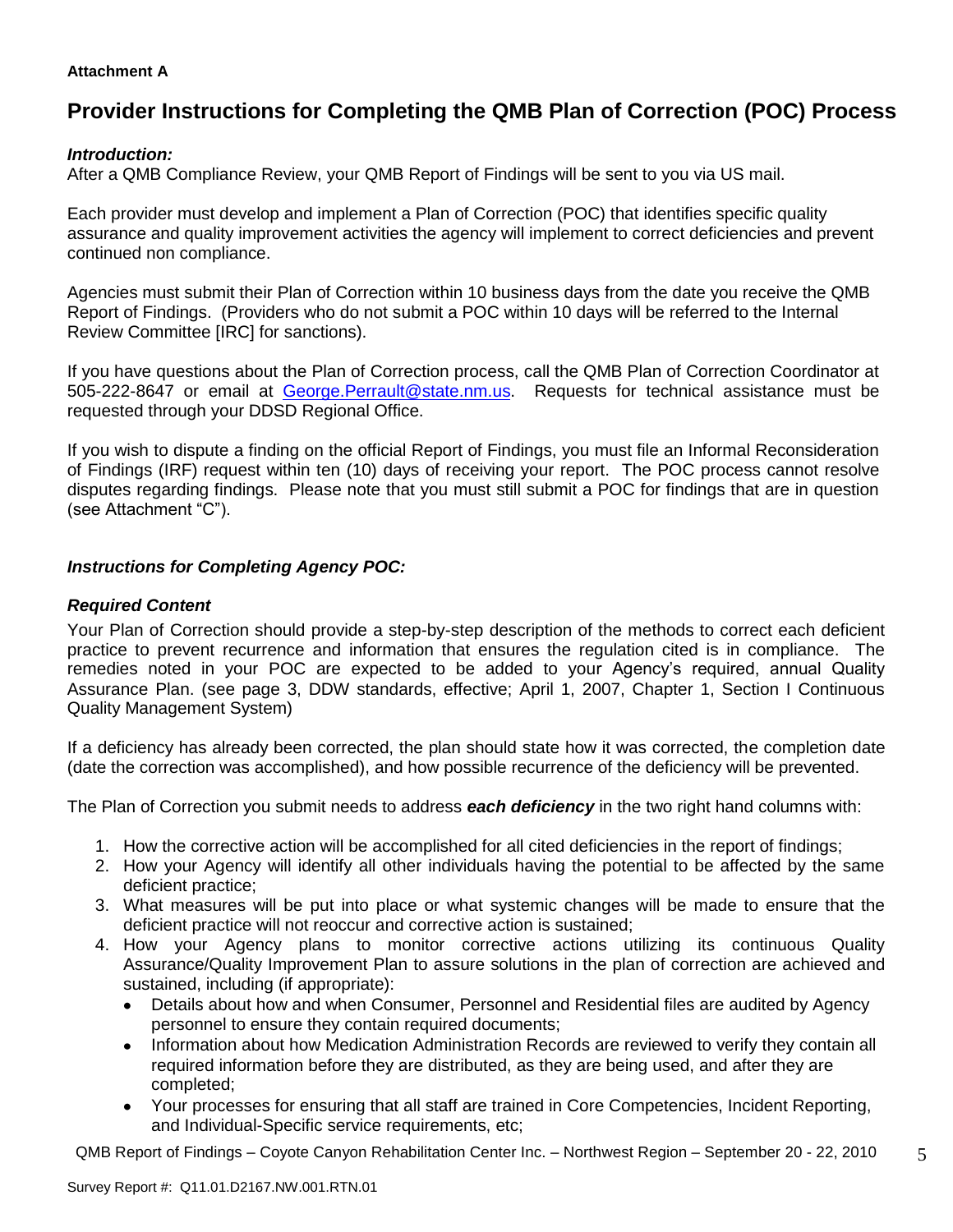- $\bullet$ How accuracy in Billing documentation is assured;
- How health, safety is assured;
- For Case Management Providers, how ISPs are reviewed to verify they meet requirements, how the timeliness of LOC packet submissions and consumer visits are tracked;
- Your process for gathering, analyzing and responding to Quality data, and  $\bullet$
- Details about Quality Targets in various areas, current status, Root Cause Analyses about why Targets were not met, and remedies implemented.
- 5. The individual"s title responsible for the Plan of Correction and completion date.

*Note:* **Instruction or in-service of staff alone may not be a sufficient plan of correction.** This is a good first step toward correction, but additional steps should be taken to ensure the deficiency is corrected and will not recur.

# *Completion Dates*

The plan of correction must include a **completion date** (entered in the far right-hand column). Be sure the date is **realistic** in the amount of time your Agency will need to correct the deficiency; not to exceed 45 days.

Direct care issues should be corrected immediately and monitored appropriately. Some deficiencies may require a staged plan to accomplish total correction. Deficiencies requiring replacement of equipment, etc., may require more time to accomplish correction but should show reasonable time frames.

# *Plan of Correction Submission Requirements*

- 1. Your Plan of Correction must be completed on the official QMB Survey Report of Findings/Plan of Correction Form and received by QMB within ten (10) business days from the date you received the report of findings.
- 2. If you have questions about the POC process, call the POC Coordinator, George Perrault at 505-222- 8647 for assistance.
- 3. For Technical Assistance (TA) in developing or implementing your POC, contact your local DDSD Regional Office.
- 4. Submit your POC to George Perrault, POC Coordinator in any of the following ways:
	- a. Electronically at [George.Perrault@state.nm.us](mailto:George.Perrault@state.nm.us)
	- b. Faxed to 505-222-8661, or
	- c. Mailed to QMB, 5301 Central Avenue SW, Suite 400, Albuquerque, NM 87108
- 5. Do not send supporting documentation to QMB until after your POC has been approved by QMB.
- 6. QMB will notify you when your POC has been "approve" or "denied."
	- a. Whether your POC is "approved," or "denied," you will have a maximum of 45 business days from the date of receipt of your Report of Findings to correct all survey deficiencies.
	- b. If your POC is "Denied" it must be revised and resubmitted as soon as possible, as the 45 working day limit is in effect.
	- c. If your POC is "Denied" a second time your agency may be referred to the Internal Review Committee.
	- d. You will receive written confirmation that your POC has been approved by QMB and a final deadline for completion of your POC.
- 7. Failure to submit your POC within 10 days without prior approval of an extension by QMB will result in a referral to the Internal Review Committee and the possible implementation of monetary penalties and/or sanctions.
- 8. Revisions, Modifications or Extensions to your Plan of Correction (post QMB approval) must be made in writing and submitted to the Plan of Correction Coordinator at QMB, prior to the due date and are approved on a case-by-case basis. No changes may be made to your POC or the timeframes for implementation without written approval of the POC Coordinator.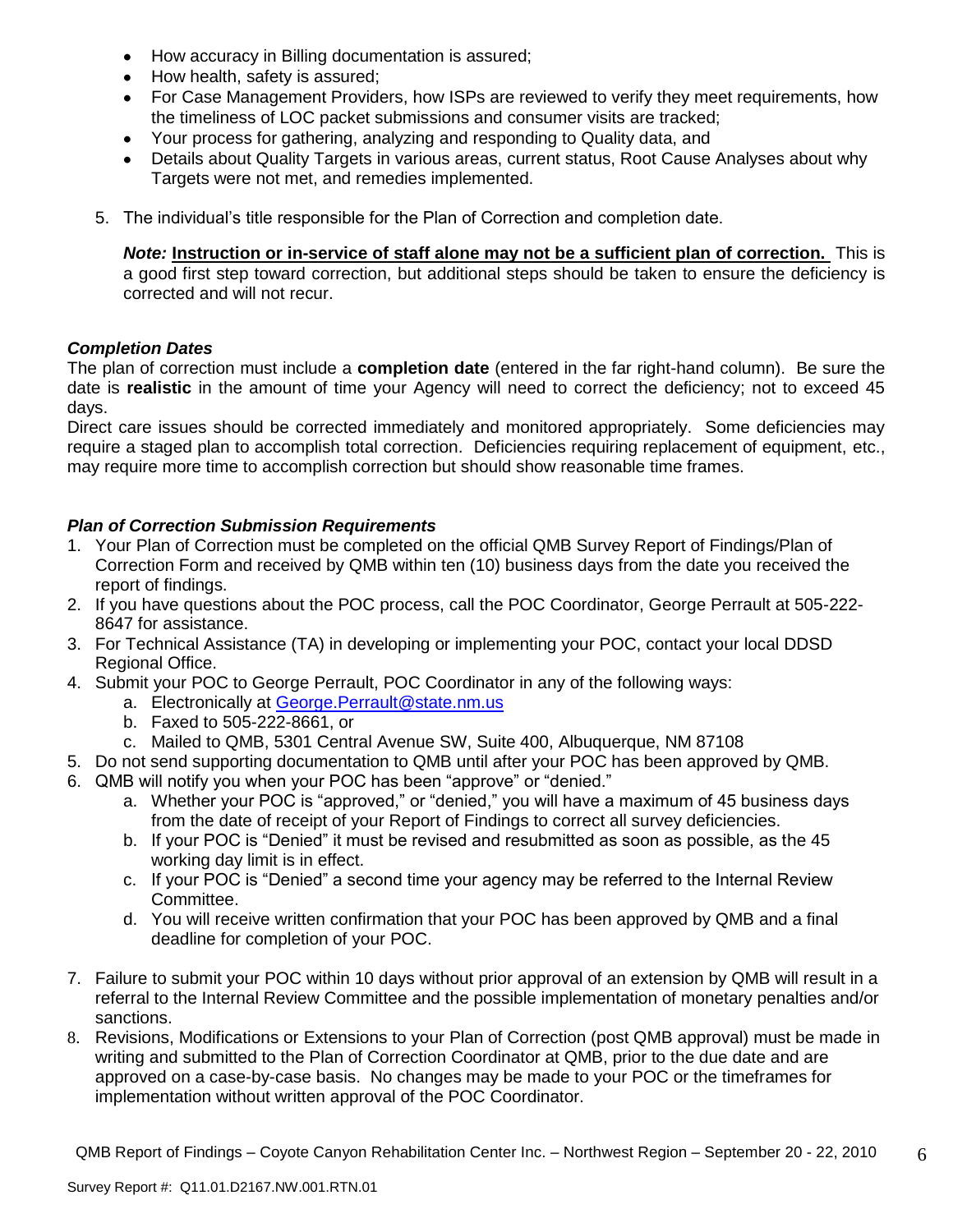# *POC Document Submission Requirements*

Once your POC has been approved by the QMB Plan of Correction Coordinator you must submit copies of documents as evidence that all deficiencies have been corrected, as follows.

- 1. Your internal documents are due within a *maximum* of 45 business days of receipt of your Report of Findings.
- 2. You may submit your documents by postal mail, fax, or electronically on disc or scanned and attached to e-mails.
- 3. All submitted documents *must be annotated*: please be sure the tag numbers and Identification numbers are indicated on each document submitted. Documents which are not annotated with the Tag number and Identification number may not be accepted.
- 4. Do not submit original documents; hard copies or scanned and electronically submitted copies are fine. Originals must be maintained in the agency file(s) per DDSD Standards.
- 5. In lieu of some documents, you may submit copies of file or home audit forms that clearly indicate cited deficiencies have been corrected, other attestations of correction must be approved by the Plan of Correction Coordinator prior to their submission.
- 6. For billing deficiencies, you must submit:
	- a. Evidence of an internal audit of billing documentation for a sample of individuals and timeframes;
	- b. Copies of "void and adjust" forms submitted to correct all over-billed or unjustified units billed identified during your internal audit.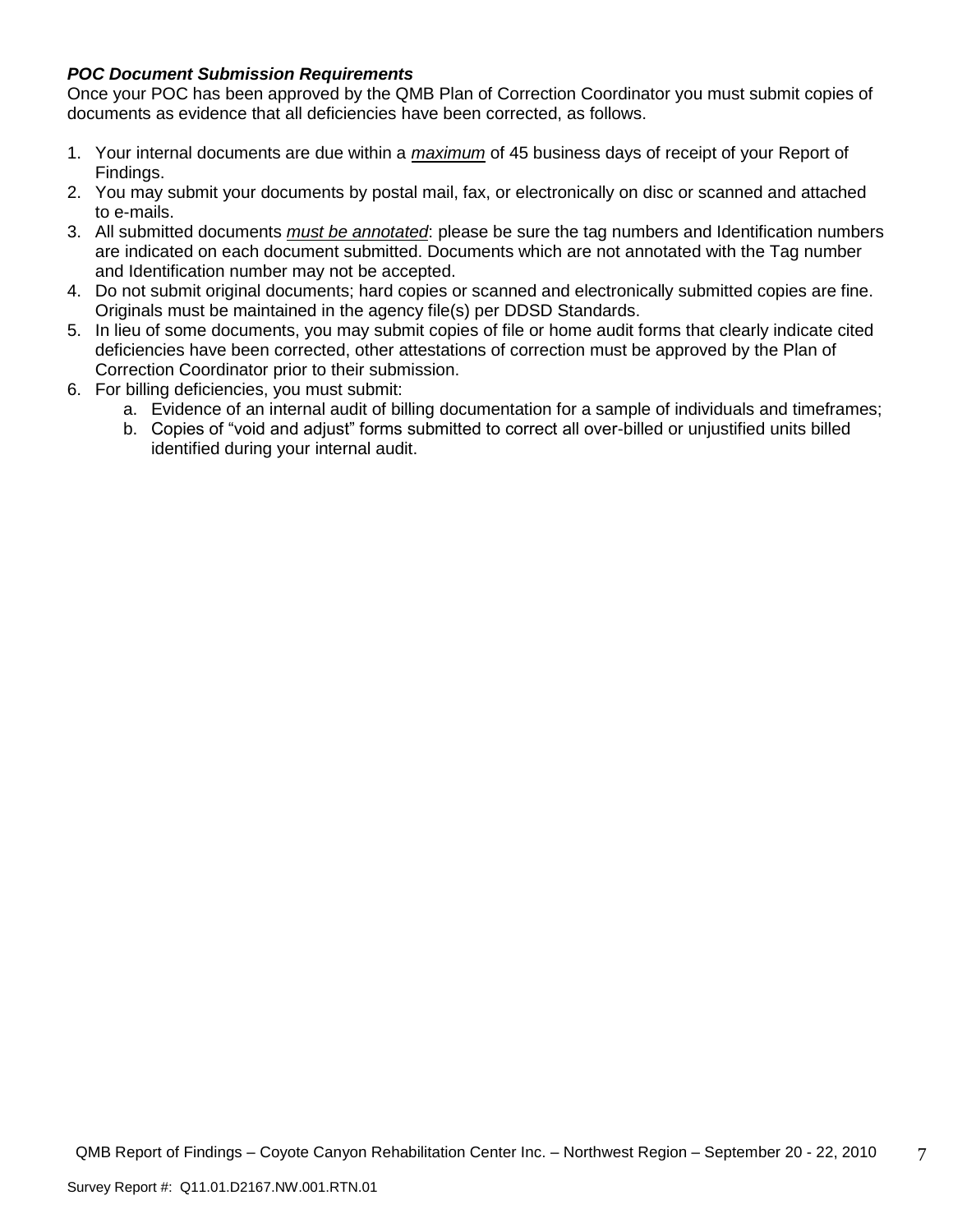# **QMB Scope and Severity Matrix**

Each deficiency in your Report of Findings is scored on a Scope and Severity Scale. The culmination of each deficiency"s Scope and Severity is used to determine degree of compliance to standards and regulations and level of QMB Compliance Determination.

|                 |                                                                            |                                                  |                                  | <b>SCOPE</b>                    |                                             |
|-----------------|----------------------------------------------------------------------------|--------------------------------------------------|----------------------------------|---------------------------------|---------------------------------------------|
|                 |                                                                            |                                                  | <b>Isolated</b><br>$01\% - 15\%$ | <b>Pattern</b><br>$16\% - 79\%$ | <b>Widespread</b><br>80% - 100%             |
|                 | Immediate Jeopardy to<br>High Impact<br>individual health and or<br>safety |                                                  | J.                               | Κ.                              | L.                                          |
|                 |                                                                            | <b>Actual harm</b>                               | G.                               | Н.                              | L                                           |
| <b>SEVERITY</b> | Medium<br>Impact                                                           | No Actual Harm<br>Potential for more than        | D.                               | Е.                              | $F.$ (3 or<br>more)                         |
|                 |                                                                            | minimal harm                                     | $D.$ (2 or<br>less)              |                                 | $F.$ (no<br>conditions of<br>participation) |
|                 | Low<br>Impact                                                              | No Actual Harm<br>Minimal potential for<br>harm. | А.                               | Β.                              | C.                                          |

# **Scope and Severity Definitions:**

#### $\bullet$ Isolated:

A deficiency that is limited to 1% to 15% of the sample, usually impacting few individuals in the sample.

• Pattern:

A deficiency that impacts a number or group of individuals from 16% to 79% of the sample is defined as a pattern finding. Pattern findings suggest the need for system wide corrective actions.

Widespread:

A deficiency that impacts most or all (80% to 100%) of the individuals in the sample is defined as widespread or pervasive. Widespread findings suggest the need for system wide corrective actions as well as the need to implement a Continuous Quality Improvement process to improve or build infrastructure. Widespread findings could be referred to the Internal Review Committee for review and possible actions or sanctions.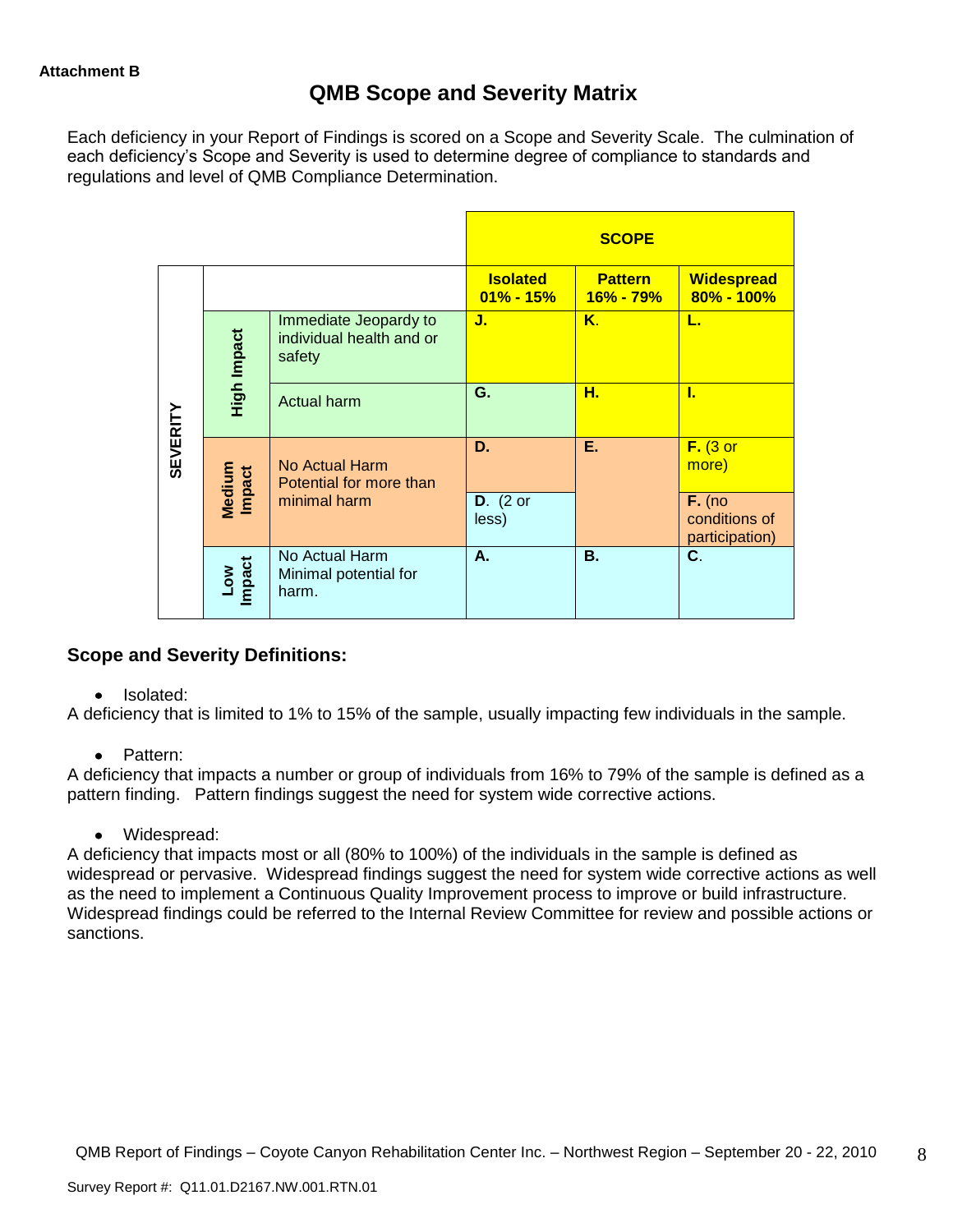# **QMB Determinations of Compliance**

"Substantial Compliance with Conditions of Participation"

The QMB determination of "Substantial Compliance with Conditions of Participation" indicates that a provider is in substantial compliance with all "Conditions of Participation" and other standards and regulations. The agency has obtained a level of compliance such that there is a minimal potential for harm to individuals" health and safety. To qualify for a determination of Substantial Compliance with Conditions of Participation, the provider must be in compliance with all Conditions of Participation.

# "Non-Compliance with Conditions of Participation"

The QMB determination of "Non-Compliance with Conditions of Participation" indicates that a provider is out of compliance with one (1) or more "Conditions of Participation." This non-compliance, if not corrected, is likely to result in a serious negative outcome or the potential for more than minimal harm to individuals' health and safety.

Providers receiving a repeat determination of 'Non-Compliance' may be referred by QMB to the Internal Review Committee (IRC) for consideration of remedies and possible actions.

#### $\bullet$ "Sub-Standard Compliance with Conditions of Participation":

The QMB determination of "Sub-Standard Compliance with Conditions of Participation" indicates a provider is significantly out of compliance with Conditions of Participation and/or has:

- Multiple findings of widespread non-compliance with any standard or regulation with a significant potential for more than minimal harm.
- Any finding of actual harm or Immediate Jeopardy.  $\bullet$

Providers receiving a repeat determination of 'Substandard Compliance' will be referred by QMB to the Internal Review Committee (IRC) for consideration of remedies and possible actions.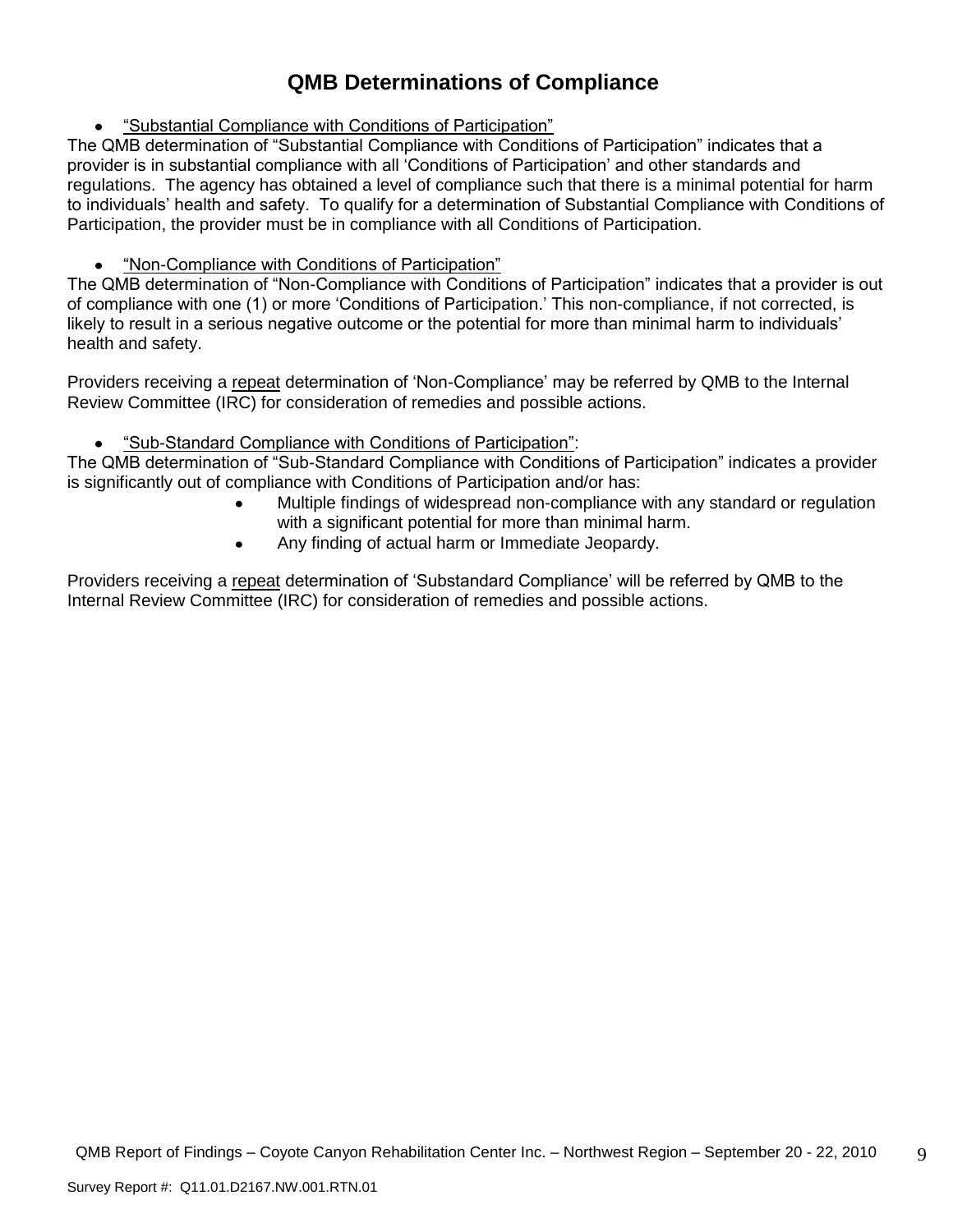# **Guidelines for the Provider Informal Reconsideration of Finding (IRF) Process**

# **Introduction:**

Throughout the QMB Survey process, surveyors are openly communicating with providers. Open communication means that surveyors have clarified issues and/or requested missing information before completing the review. Regardless, there may still be instances where the provider disagrees with a specific finding. Providers may use the following process to informally dispute a finding.

## **Instructions:**

- 1. The Informal Reconsideration of the Finding (IRF) request must be in writing to the QMB Deputy Bureau Chief **within 10 working days** of receipt of the final report.
- 2. The written request for an IRF must be completed on the QMB Request for Informal Reconsideration of Finding Form available on the QMB website:<http://dhi.health.state.nm.us/qmb>
- 3. The written request for an IRF must specify in detail the request for reconsideration and why the finding is inaccurate.
- 4. The IRF request must include all supporting documentation or evidence.

# **The following limitations apply to the IRF process:**

- The request for an IRF and all supporting evidence must be received within 10 days.
- Findings based on evidence requested during the survey and not provided may not be subject to reconsideration.
- The supporting documentation must be new evidence not previously reviewed or requested by the survey team.
- Providers must continue to complete their Plan of Correction during the IRF process  $\bullet$
- Providers may not request an IRF to challenge the sampling methodology.
- Providers may not request an IRF based on disagreement with the nature of the standard or  $\bullet$ regulation.
- Providers may not request an IRF to challenge the team composition.
- Providers may not request an IRF to challenge the QMB compliance determination or the length of  $\bullet$ their DDSD provider contract.

A Provider forfeits the right to an IRF if the request is not made within 10 working days of receiving the report and/or does not include all supporting documentation or evidence to show compliance with the standards and regulations.

QMB has 30 working days to complete the review and notify the provider of the decision. The request will be reviewed by the IRF committee. The Provider will be notified in writing of the ruling; no face to face meeting will be conducted.

When a Provider requests that a finding be reconsidered, it does not stop or delay the Plan of Correction process. **Providers must continue to complete the Plan of Correction, including the finding in dispute regardless of the IRF status.** If a finding is removed or modified, it will be noted and removed or modified from the Report of Findings. It should be noted that in some cases a Plan of Correction may be completed prior to the IRF process being completed. The provider will be notified in writing on the decisions of the IRF committee.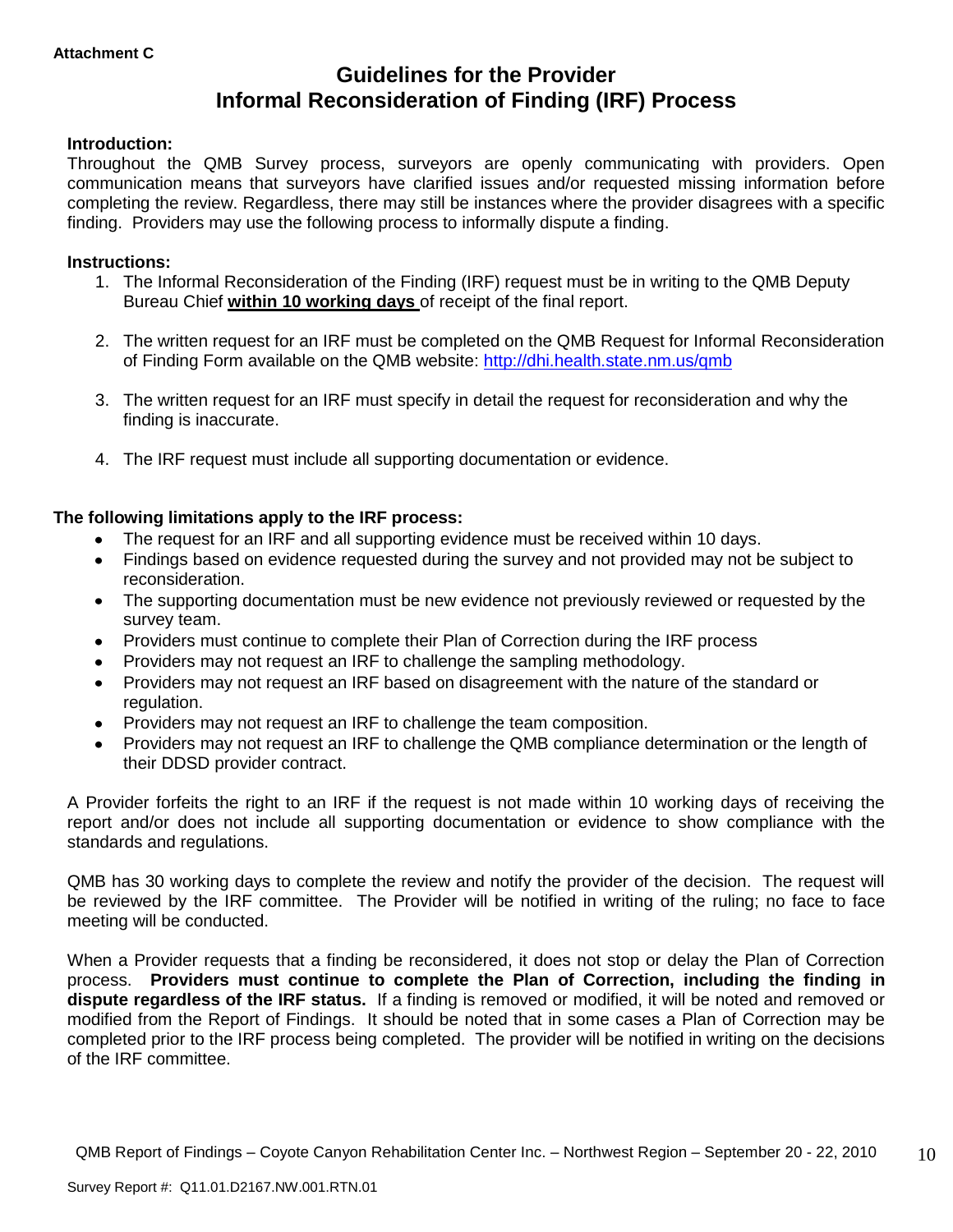| Agency:                             | Coyote Canyon Rehabilitation Center, Inc. - Northwest Region                                                               |
|-------------------------------------|----------------------------------------------------------------------------------------------------------------------------|
| Program:                            | Developmental Disabilities Waiver                                                                                          |
| Service:                            | Community Living (Supported Living) & Community Inclusion (Adult Habilitation, Community Access & Supported<br>Employment) |
| Monitoring Type:<br>Date of Survey: | <b>Routine Survey</b><br>September 20 – 22, 2010                                                                           |
|                                     |                                                                                                                            |

| <b>Standard of Care</b>                                 | <b>Deficiency</b>                                   | <b>Agency Plan of Correction and</b> | Date       |
|---------------------------------------------------------|-----------------------------------------------------|--------------------------------------|------------|
|                                                         |                                                     | <b>Responsible Party</b>             | <b>Due</b> |
| Tag #1A20 DSP Training Documents                        | <b>Scope and Severity Rating: D</b>                 |                                      |            |
| Developmental Disabilities (DD) Waiver Service          | Based on record review, the Agency failed to ensure |                                      |            |
| Standards effective 4/1/2007                            | that Orientation and Training requirements were met |                                      |            |
| <b>CHAPTER 1 IV. GENERAL REQUIREMENTS</b>               | for 5 of 67 Direct Service Personnel.               |                                      |            |
| FOR PROVIDER AGENCY SERVICE                             |                                                     |                                      |            |
| <b>PERSONNEL:</b> The objective of this section is to   | Review of Direct Service Personnel training records |                                      |            |
| establish personnel standards for DD Medicaid           | found no evidence of the following required         |                                      |            |
| Waiver Provider Agencies for the following services:    | DOH/DDSD trainings and certification being          |                                      |            |
| Community Living Supports, Community Inclusion          | completed:                                          |                                      |            |
| Services, Respite, Substitute Care and Personal         |                                                     |                                      |            |
| Support Companion Services. These standards             | • First Aid (DSP $#45$ )                            |                                      |            |
| apply to all personnel who provide services, whether    |                                                     |                                      |            |
| directly employed or subcontracting with the            | • CPR (DSP #45 & 108)                               |                                      |            |
| Provider Agency. Additional personnel requirements      |                                                     |                                      |            |
| and qualifications may be applicable for specific       | • Assisting With Medication Delivery (DSP #45, 91   |                                      |            |
| service standards.                                      | & 114)                                              |                                      |            |
| <b>C. Orientation and Training Requirements:</b>        |                                                     |                                      |            |
| Orientation and training for direct support staff and   | • Teaching & Support Strategies (DSP #58)           |                                      |            |
| his or her supervisors shall comply with the            |                                                     |                                      |            |
| DDSD/DOH Policy Governing the Training                  | • Participatory Communication & Choice Making       |                                      |            |
| Requirements for Direct Support Staff and Internal      | (DSP #58)                                           |                                      |            |
| Service Coordinators Serving Individuals with           |                                                     |                                      |            |
| Developmental Disabilities to include the following:    |                                                     |                                      |            |
| Each new employee shall receive appropriate<br>(1)      |                                                     |                                      |            |
| orientation, including but not limited to, all          |                                                     |                                      |            |
| policies relating to fire prevention, accident          |                                                     |                                      |            |
| prevention, incident management and                     |                                                     |                                      |            |
| reporting, and emergency procedures; and                |                                                     |                                      |            |
| Individual-specific training for each individual<br>(2) |                                                     |                                      |            |
| under his or her direct care, as described in the       |                                                     |                                      |            |
| individual service plan, prior to working alone         |                                                     |                                      |            |
| with the individual.                                    |                                                     |                                      |            |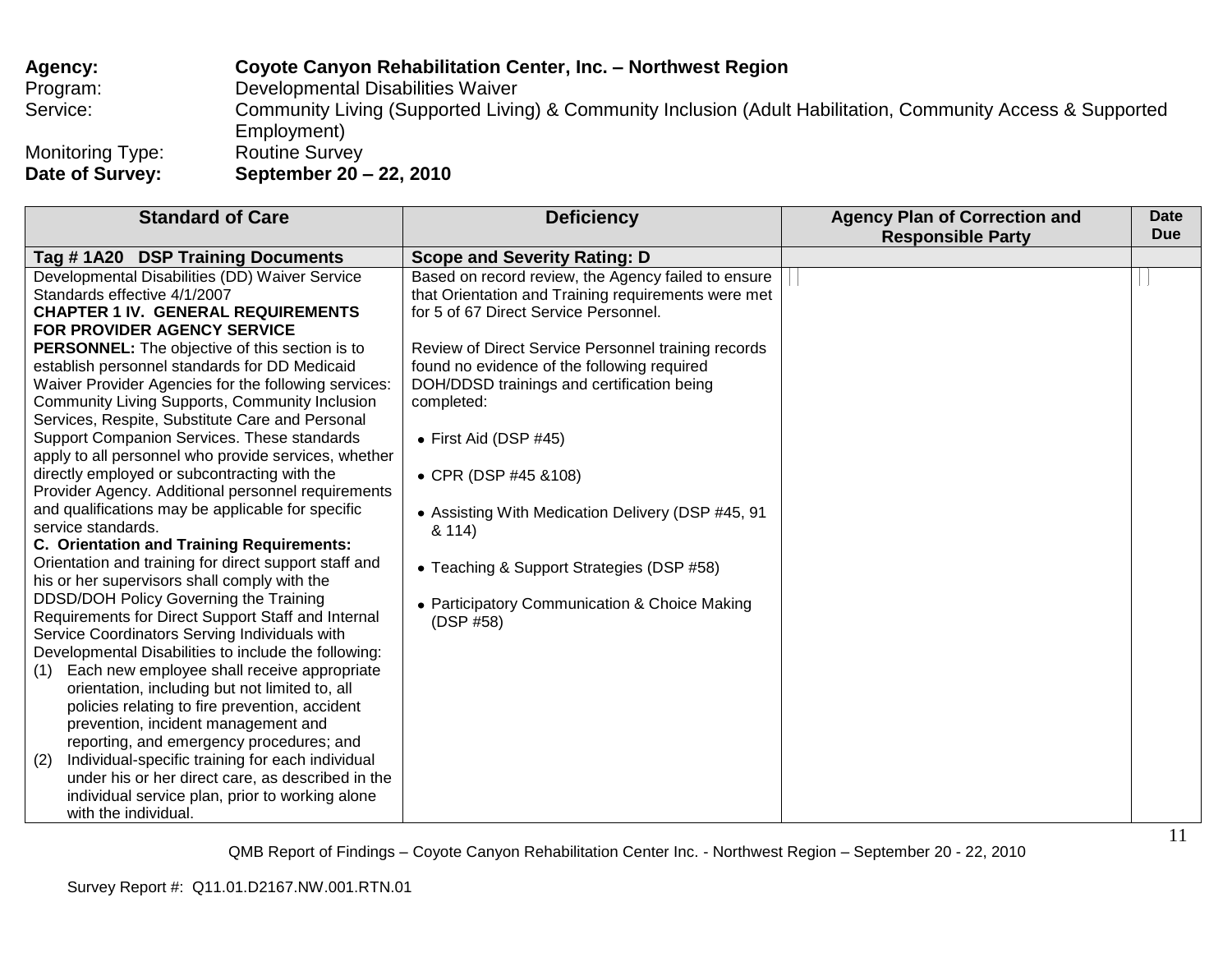| <b>Department of Health (DOH)</b>                     |  |  |
|-------------------------------------------------------|--|--|
|                                                       |  |  |
| <b>Developmental Disabilities Supports Division</b>   |  |  |
| (DDSD) Policy - Policy Title: Training                |  |  |
| <b>Requirements for Direct Service Agency Staff</b>   |  |  |
| Policy - Eff. March 1, 2007 - II. POLICY              |  |  |
| <b>STATEMENTS:</b>                                    |  |  |
|                                                       |  |  |
| A. Individuals shall receive services from competent  |  |  |
| and qualified staff.                                  |  |  |
|                                                       |  |  |
| B. Staff shall complete individual-specific (formerly |  |  |
| known as "Addendum B") training requirements in       |  |  |
| accordance with the specifications described in the   |  |  |
| individual service plan (ISP) of each individual      |  |  |
| served.                                               |  |  |
| C. Staff shall complete training on DOH-approved      |  |  |
| incident reporting procedures in accordance with 7    |  |  |
| NMAC 1.13.                                            |  |  |
|                                                       |  |  |
| D. Staff providing direct services shall complete     |  |  |
| training in universal precautions on an annual basis. |  |  |
| The training materials shall meet Occupational        |  |  |
| Safety and Health Administration (OSHA)               |  |  |
| requirements.                                         |  |  |
| E. Staff providing direct services shall maintain     |  |  |
| certification in first aid and CPR. The training      |  |  |
| materials shall meet OSHA requirements/guidelines.    |  |  |
| F. Staff who may be exposed to hazardous              |  |  |
| chemicals shall complete relevant training in         |  |  |
|                                                       |  |  |
| accordance with OSHA requirements.                    |  |  |
| G. Staff shall be certified in a DDSD-approved        |  |  |
| behavioral intervention system (e.g., Mandt, CPI)     |  |  |
| before using physical restraint techniques. Staff     |  |  |
| members providing direct services shall maintain      |  |  |
| certification in a DDSD-approved behavioral           |  |  |
| intervention system if an individual they support has |  |  |
| a behavioral crisis plan that includes the use of     |  |  |
| physical restraint techniques.                        |  |  |
| H. Staff shall complete and maintain certification in |  |  |
| a DDSD-approved medication course in accordance       |  |  |
| with the DDSD Medication Delivery Policy M-001.       |  |  |
| I. Staff providing direct services shall complete     |  |  |
| safety training within the first thirty (30) days of  |  |  |
| employment and before working alone with an           |  |  |
| individual receiving service.                         |  |  |
|                                                       |  |  |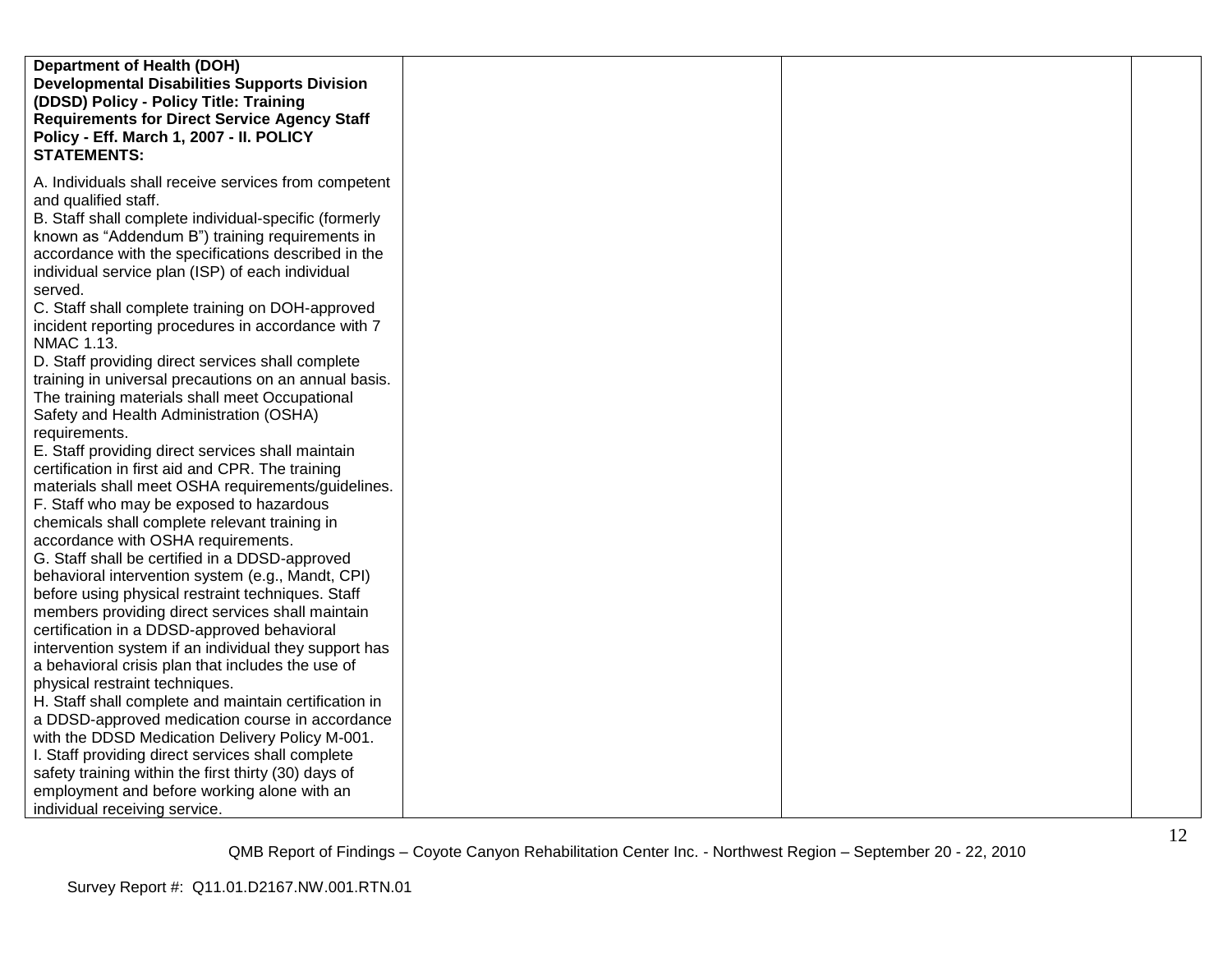| Tag #1A22 Staff Competence                                                                                  | <b>Scope and Severity Rating: D</b>                  |  |
|-------------------------------------------------------------------------------------------------------------|------------------------------------------------------|--|
| Developmental Disabilities (DD) Waiver Service                                                              | Based on interview, the Agency failed to ensure that |  |
| Standards effective 4/1/2007                                                                                | training competencies were met for 1 of 13 Direct    |  |
| <b>CHAPTER 1 IV. GENERAL REQUIREMENTS</b>                                                                   | Service Personnel.                                   |  |
| FOR PROVIDER AGENCY SERVICE                                                                                 |                                                      |  |
| <b>PERSONNEL:</b> The objective of this section is to                                                       | When DSP were asked if they received training        |  |
| establish personnel standards for DD Medicaid                                                               | on the Individual's Crisis Plans and what the        |  |
| Waiver Provider Agencies for the following services:<br>Community Living Supports, Community Inclusion      | plan covered, the following was reported:            |  |
| Services, Respite, Substitute Care and Personal                                                             | • DSP #62 stated, "I don't know." As indicated by    |  |
| Support Companion Services. These standards                                                                 | the Individual Specific Training section of the ISP, |  |
| apply to all personnel who provide services, whether                                                        | the Individual has Crisis Plans for Aspiration.      |  |
| directly employed or subcontracting with the                                                                | (Individual #5)                                      |  |
| Provider Agency. Additional personnel requirements                                                          |                                                      |  |
| and qualifications may be applicable for specific                                                           |                                                      |  |
| service standards.                                                                                          |                                                      |  |
| F. Qualifications for Direct Service Personnel:                                                             |                                                      |  |
| The following employment qualifications and                                                                 |                                                      |  |
| competency requirements are applicable to all                                                               |                                                      |  |
| Direct Service Personnel employed by a Provider                                                             |                                                      |  |
| Agency:                                                                                                     |                                                      |  |
|                                                                                                             |                                                      |  |
| Direct service personnel shall be eighteen (18)<br>(1)<br>years or older. Exception: Adult Habilitation can |                                                      |  |
| employ direct care personnel under the age of                                                               |                                                      |  |
| eighteen 18 years, but the employee shall work                                                              |                                                      |  |
| directly under a supervisor, who is physically                                                              |                                                      |  |
| present at all times;                                                                                       |                                                      |  |
|                                                                                                             |                                                      |  |
| Direct service personnel shall have the ability<br>(2)                                                      |                                                      |  |
| to read and carry out the requirements in an                                                                |                                                      |  |
| ISP;                                                                                                        |                                                      |  |
|                                                                                                             |                                                      |  |
| Direct service personnel shall be available to<br>(3)                                                       |                                                      |  |
| communicate in the language that is                                                                         |                                                      |  |
| functionally required by the individual or in the                                                           |                                                      |  |
| use of any specific augmentative                                                                            |                                                      |  |
| communication system utilized by the                                                                        |                                                      |  |
| individual;                                                                                                 |                                                      |  |
|                                                                                                             |                                                      |  |
| Direct service personnel shall meet the<br>(4)<br>qualifications specified by DDSD in the Policy            |                                                      |  |
|                                                                                                             |                                                      |  |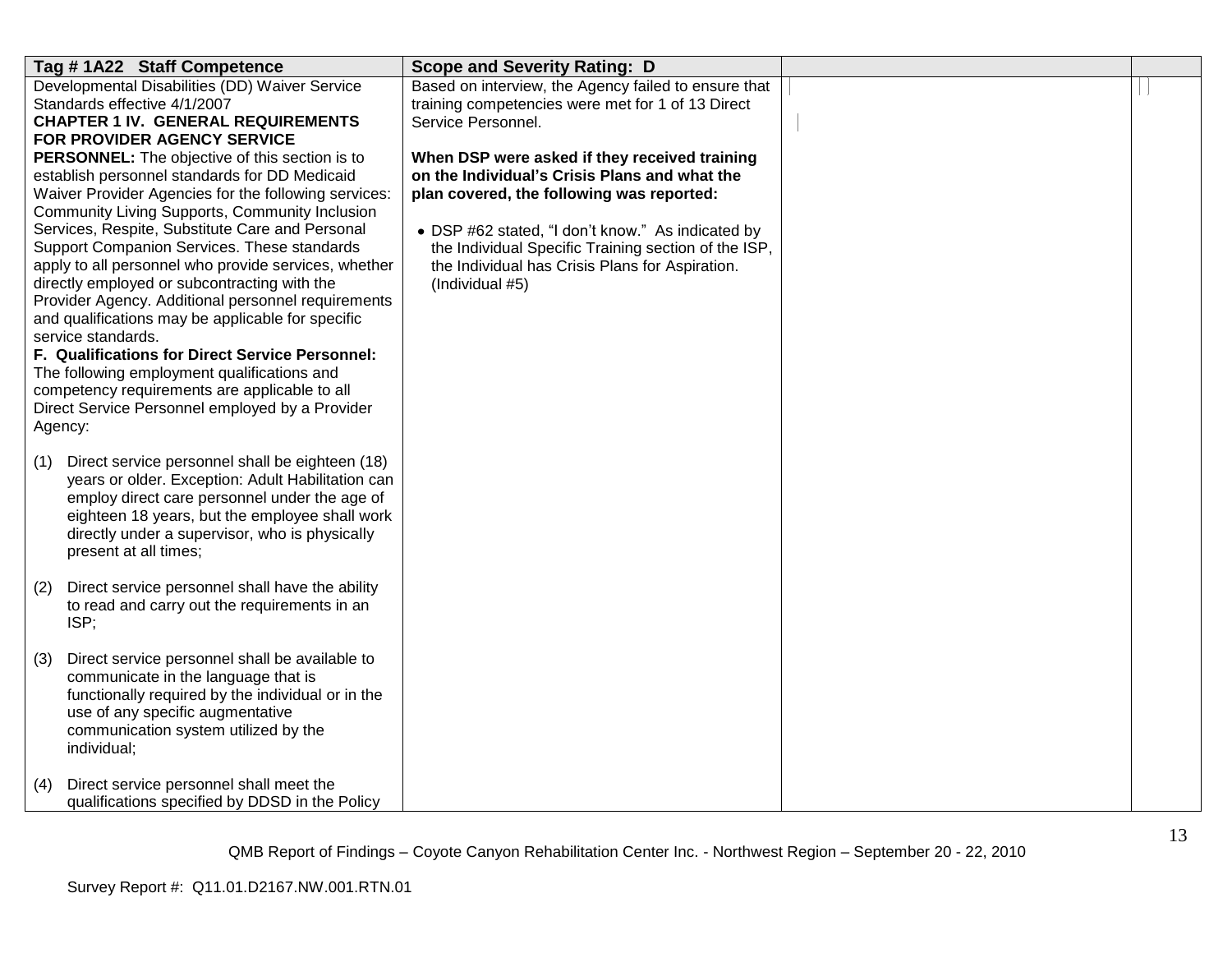|     | Governing the Training Requirements for Direct        |  |  |
|-----|-------------------------------------------------------|--|--|
|     | Support Staff and Internal Service                    |  |  |
|     |                                                       |  |  |
|     | Coordinators, Serving Individuals with                |  |  |
|     | Developmental Disabilities; and                       |  |  |
|     |                                                       |  |  |
| (5) | Direct service Provider Agencies of Respite           |  |  |
|     | Services, Substitute Care, Personal Support           |  |  |
|     | Services, Nutritional Counseling, Therapists          |  |  |
|     | and Nursing shall demonstrate basic                   |  |  |
|     |                                                       |  |  |
|     | knowledge of developmental disabilities and           |  |  |
|     | have training or demonstrable qualifications          |  |  |
|     | related to the role he or she is performing and       |  |  |
|     | complete individual specific training as required     |  |  |
|     | in the ISP for each individual he or she support.     |  |  |
|     |                                                       |  |  |
| (6) | Report required personnel training status to the      |  |  |
|     | DDSD Statewide Training Database as                   |  |  |
|     | specified in DDSD policies as related to              |  |  |
|     | training requirements as follows:                     |  |  |
|     |                                                       |  |  |
|     | (a) Initial comprehensive personnel status report     |  |  |
|     | (name, date of hire, Social Security number           |  |  |
|     | category) on all required personnel to be             |  |  |
|     | submitted to DDSD Statewide Training                  |  |  |
|     | Database within the first ninety (90) calendar        |  |  |
|     | days of providing services;                           |  |  |
|     | (b) Staff who do not wish to use his or her Social    |  |  |
|     | Security Number may request an alternative            |  |  |
|     | tracking number; and                                  |  |  |
|     | (c) Quarterly personnel update reports sent to        |  |  |
|     |                                                       |  |  |
|     | DDSD Statewide Training Database to reflect           |  |  |
|     | new hires, terminations, inter-provider               |  |  |
|     | Agency position changes, and name                     |  |  |
|     | changes.                                              |  |  |
|     |                                                       |  |  |
|     | Department of Health (DOH) Developmental              |  |  |
|     | <b>Disabilities Supports Division (DDSD) Policy -</b> |  |  |
|     | <b>Policy Title: Training Requirements for Direct</b> |  |  |
|     | Service Agency Staff Policy - Eff. March 1, 2007 -    |  |  |
|     | <b>II. POLICY STATEMENTS:</b>                         |  |  |
|     |                                                       |  |  |
|     | A. Individuals shall receive services from competent  |  |  |
|     | and qualified staff.                                  |  |  |
|     |                                                       |  |  |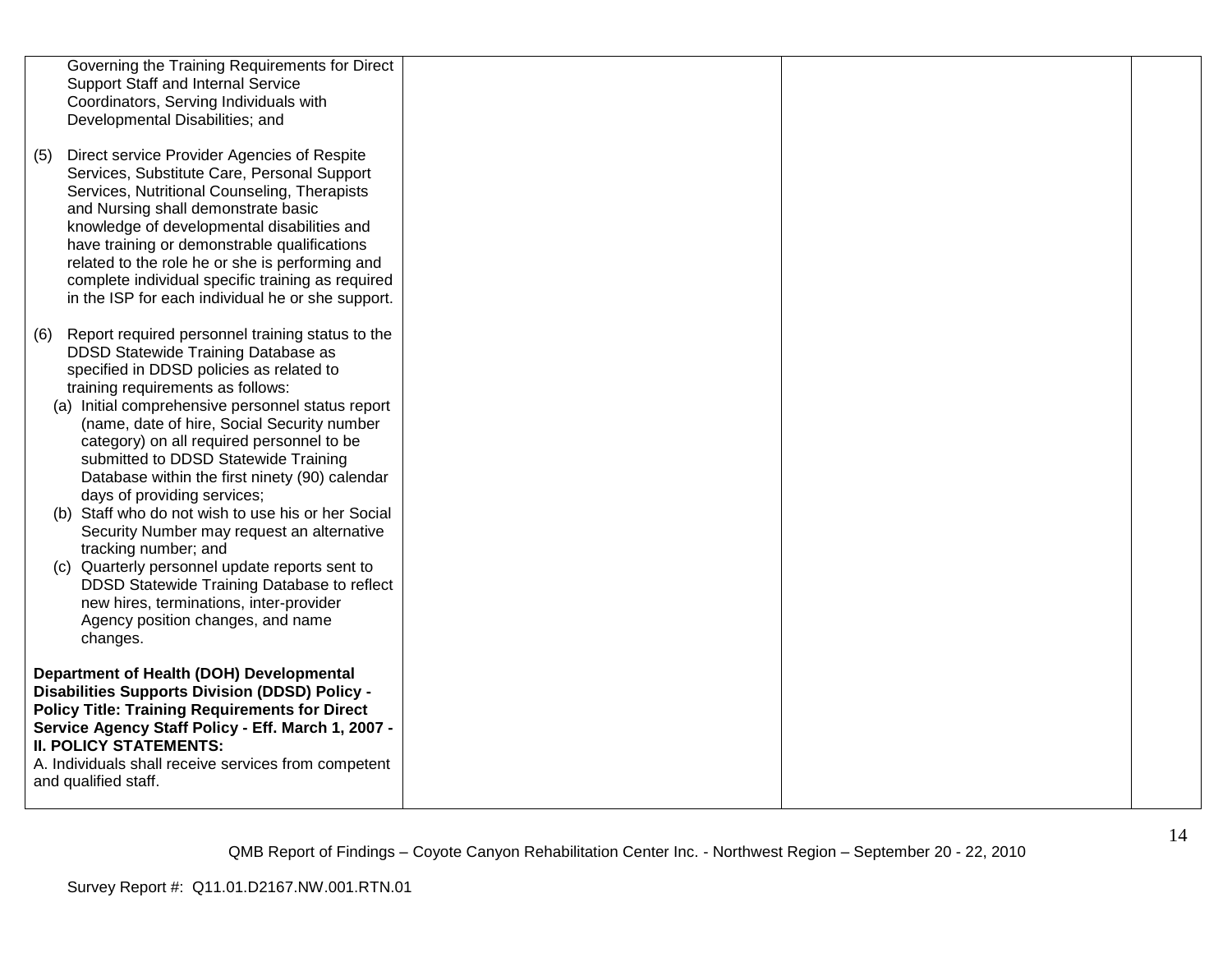| Tag #1A26 (CoP) COR / EAR                                                                                 | <b>Scope and Severity Rating: D</b>                |  |
|-----------------------------------------------------------------------------------------------------------|----------------------------------------------------|--|
| NMAC 7.1.12.8                                                                                             | Based on record review, the Agency failed to       |  |
| REGISTRY ESTABLISHED; PROVIDER INQUIRY                                                                    | maintain documentation in the employee's           |  |
| <b>REQUIRED:</b> Upon the effective date of this rule,                                                    | personnel records that evidenced inquiry to the    |  |
| the department has established and maintains an                                                           | Employee Abuse Registry prior to employment for 7  |  |
| accurate and complete electronic registry that                                                            | of 69 Agency Personnel.                            |  |
| contains the name, date of birth, address, social                                                         |                                                    |  |
| security number, and other appropriate identifying                                                        | The following Agency Personnel records             |  |
| information of all persons who, while employed by a                                                       | contained evidence that indicated the Employee     |  |
| provider, have been determined by the department,                                                         | Abuse Registry was completed after hire:           |  |
| as a result of an investigation of a complaint, to                                                        |                                                    |  |
| have engaged in a substantiated registry-referred                                                         | $\bullet$ #64 - Date of hire 10/28/2009. Completed |  |
| incident of abuse, neglect or exploitation of a person                                                    | 12/15/2009.                                        |  |
| receiving care or services from a provider.                                                               |                                                    |  |
| Additions and updates to the registry shall be                                                            | $\bullet$ #69 - Date of hire 3/28/2009. Completed  |  |
| posted no later than two (2) business days following                                                      | 4/04/2009.                                         |  |
| receipt. Only department staff designated by the                                                          |                                                    |  |
| custodian may access, maintain and update the                                                             | $\bullet$ #72 - Date of hire 5/06/2009. Completed  |  |
| data in the registry.                                                                                     | 12/14/2009.                                        |  |
| Provider requirement to inquire of<br>А.                                                                  |                                                    |  |
| registry. A provider, prior to employing or                                                               | $\bullet$ #76 - Date of hire 12/07/2007. Completed |  |
| contracting with an employee, shall inquire of the<br>registry whether the individual under consideration | 4/15/2009.                                         |  |
| for employment or contracting is listed on the                                                            |                                                    |  |
| registry.                                                                                                 | $\bullet$ #82 - Date of hire 9/15/2009. Completed  |  |
| В.<br>Prohibited employment. A provider may                                                               | 11/10/2009.                                        |  |
| not employ or contract with an individual to be an                                                        |                                                    |  |
| employee if the individual is listed on the registry as                                                   | $\bullet$ #95 - Date of hire 6/02/2010. Completed  |  |
| having a substantiated registry-referred incident of                                                      | 6/21/2010.                                         |  |
| abuse, neglect or exploitation of a person receiving                                                      |                                                    |  |
| care or services from a provider.                                                                         | $\bullet$ #98 - Date of hire 11/03/2009. Completed |  |
| Documentation of inquiry to registry.<br>D.                                                               | 12/16/2009.                                        |  |
| The provider shall maintain documentation in the                                                          |                                                    |  |
| employee's personnel or employment records that                                                           |                                                    |  |
| evidences the fact that the provider made an inquiry                                                      |                                                    |  |
| to the registry concerning that employee prior to                                                         |                                                    |  |
| employment. Such documentation must include                                                               |                                                    |  |
| evidence, based on the response to such inquiry                                                           |                                                    |  |
| received from the custodian by the provider, that the                                                     |                                                    |  |
| employee was not listed on the registry as having a                                                       |                                                    |  |
| substantiated registry-referred incident of abuse,                                                        |                                                    |  |
| neglect or exploitation.                                                                                  |                                                    |  |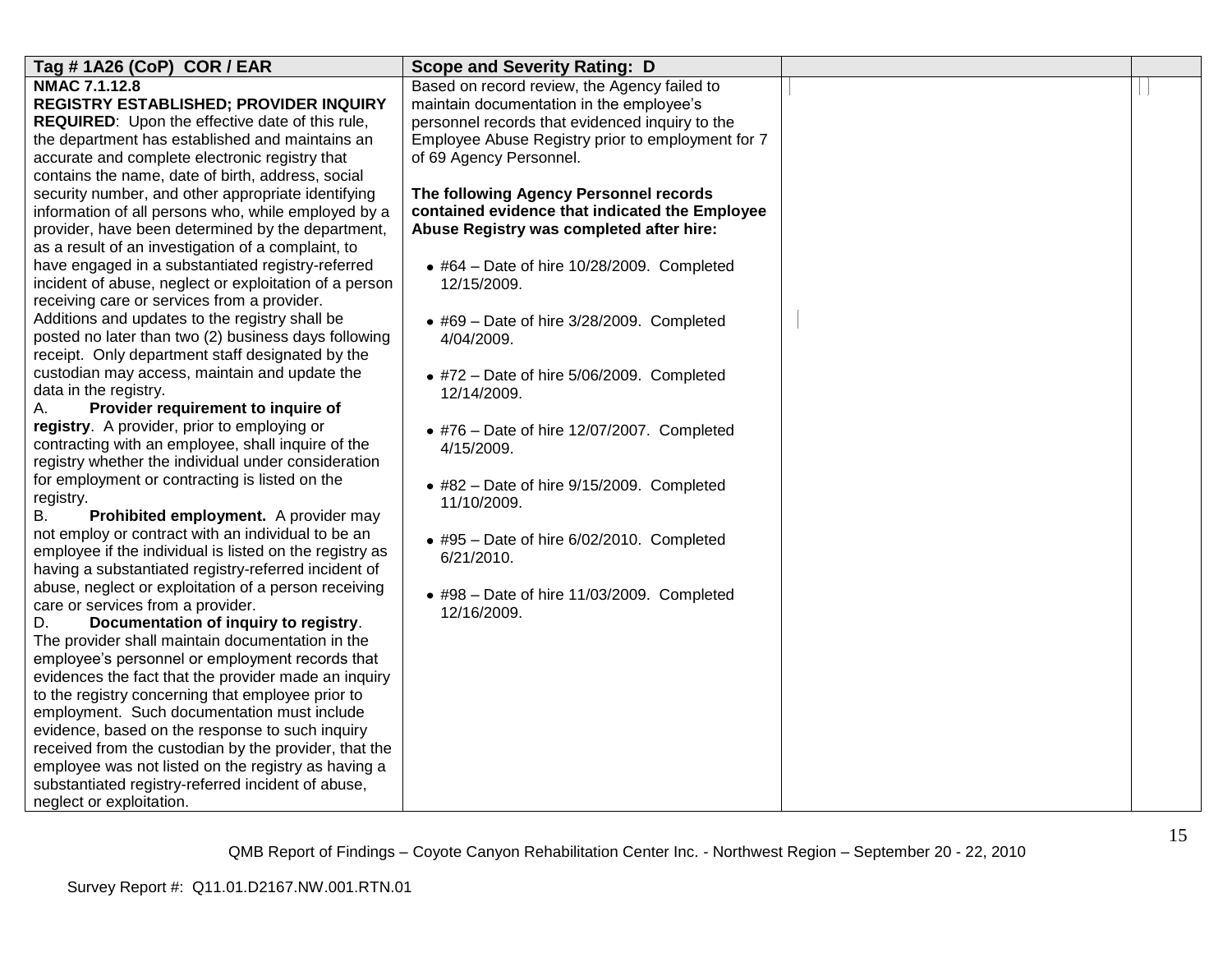| Ε.<br>Documentation for other staff. With                |  |  |
|----------------------------------------------------------|--|--|
|                                                          |  |  |
| respect to all employed or contracted individuals        |  |  |
| providing direct care who are licensed health care       |  |  |
| professionals or certified nurse aides, the provider     |  |  |
| shall maintain documentation reflecting the              |  |  |
| individual's current licensure as a health care          |  |  |
| professional or current certification as a nurse aide.   |  |  |
| F.<br><b>Consequences of noncompliance.</b> The          |  |  |
| department or other governmental agency having           |  |  |
| regulatory enforcement authority over a provider         |  |  |
| may sanction a provider in accordance with               |  |  |
| applicable law if the provider fails to make an          |  |  |
| appropriate and timely inquiry of the registry, or fails |  |  |
| to maintain evidence of such inquiry, in connection      |  |  |
| with the hiring or contracting of an employee; or for    |  |  |
| employing or contracting any person to work as an        |  |  |
| employee who is listed on the registry. Such             |  |  |
| sanctions may include a directed plan of correction,     |  |  |
| civil monetary penalty not to exceed five thousand       |  |  |
| dollars (\$5000) per instance, or termination or non-    |  |  |
| renewal of any contract with the department or other     |  |  |
| governmental agency.                                     |  |  |
|                                                          |  |  |
| Developmental Disabilities (DD) Waiver Service           |  |  |
| Standards effective 4/1/2007                             |  |  |
| <b>Chapter 1.IV. General Provider Requirements.</b>      |  |  |
| D. Criminal History Screening: All personnel shall       |  |  |
| be screened by the Provider Agency in regard to the      |  |  |
| employee's qualifications, references, and               |  |  |
| employment history, prior to employment. All             |  |  |
| Provider Agencies shall comply with the Criminal         |  |  |
| Records Screening for Caregivers 7.1.12 NMAC             |  |  |
| and Employee Abuse Registry 7.1.12 NMAC as               |  |  |
| required by the Department of Health, Division of        |  |  |
| Health Improvement.                                      |  |  |
|                                                          |  |  |
|                                                          |  |  |
|                                                          |  |  |
|                                                          |  |  |
|                                                          |  |  |
|                                                          |  |  |
|                                                          |  |  |
|                                                          |  |  |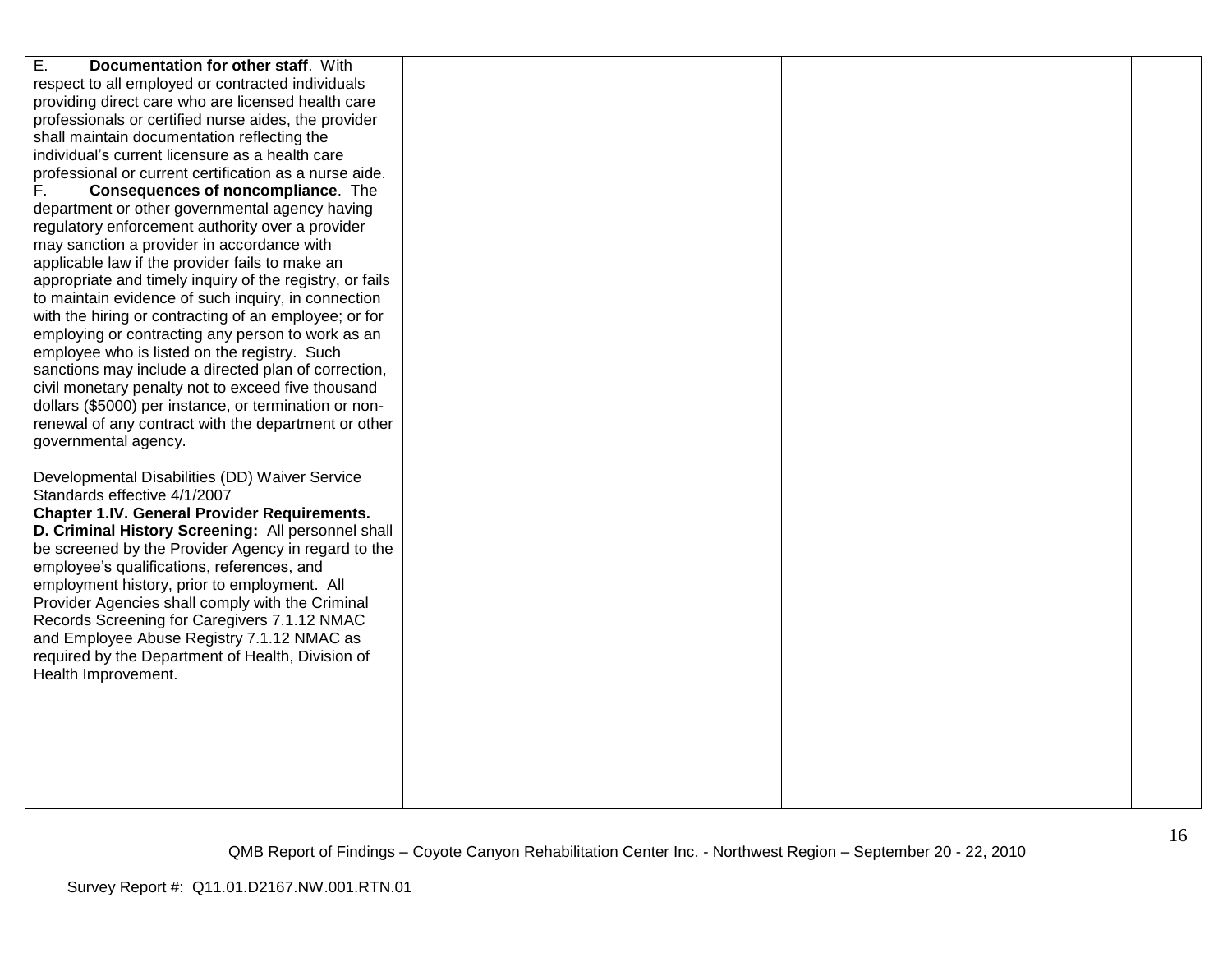| Tag #1A37 Individual Specific Training                                                                                                                                                                                                                                                                                                                                                                                                                                                                                                                                                                                                                                                                             | <b>Scope and Severity Rating: D</b>                                                                                                                                                                                                                           |  |
|--------------------------------------------------------------------------------------------------------------------------------------------------------------------------------------------------------------------------------------------------------------------------------------------------------------------------------------------------------------------------------------------------------------------------------------------------------------------------------------------------------------------------------------------------------------------------------------------------------------------------------------------------------------------------------------------------------------------|---------------------------------------------------------------------------------------------------------------------------------------------------------------------------------------------------------------------------------------------------------------|--|
| Developmental Disabilities (DD) Waiver Service<br>Standards effective 4/1/2007<br><b>CHAPTER 1 IV. GENERAL REQUIREMENTS</b><br>FOR PROVIDER AGENCY SERVICE<br>PERSONNEL: The objective of this section is to<br>establish personnel standards for DD Medicaid<br>Waiver Provider Agencies for the following services:<br>Community Living Supports, Community Inclusion<br>Services, Respite, Substitute Care and Personal<br>Support Companion Services. These standards<br>apply to all personnel who provide services, whether<br>directly employed or subcontracting with the<br>Provider Agency. Additional personnel requirements<br>and qualifications may be applicable for specific<br>service standards. | Based on record review, the Agency failed to ensure<br>that Individual Specific Training requirements were<br>met for 1 of 69 Agency Personnel.<br>Review of personnel records found no evidence of<br>the following:<br>• Individual Specific Training (#44) |  |
| C. Orientation and Training Requirements:<br>Orientation and training for direct support staff and<br>his or her supervisors shall comply with the<br>DDSD/DOH Policy Governing the Training<br>Requirements for Direct Support Staff and Internal<br>Service Coordinators Serving Individuals with<br>Developmental Disabilities to include the following:<br>Individual-specific training for each individual<br>(2)<br>under his or her direct care, as described in the<br>individual service plan, prior to working alone<br>with the individual.                                                                                                                                                             |                                                                                                                                                                                                                                                               |  |
| <b>Department of Health (DOH)</b><br><b>Developmental Disabilities Supports Division</b><br>(DDSD) Policy - Policy Title: Training<br><b>Requirements for Direct Service Agency Staff</b><br>Policy - Eff. March 1, 2007 - II. POLICY<br><b>STATEMENTS:</b>                                                                                                                                                                                                                                                                                                                                                                                                                                                        |                                                                                                                                                                                                                                                               |  |
| A. Individuals shall receive services from competent<br>and qualified staff.<br>B. Staff shall complete individual-specific (formerly<br>known as "Addendum B") training requirements in<br>accordance with the specifications described in the<br>individual service plan (ISP) of each individual<br>served.                                                                                                                                                                                                                                                                                                                                                                                                     |                                                                                                                                                                                                                                                               |  |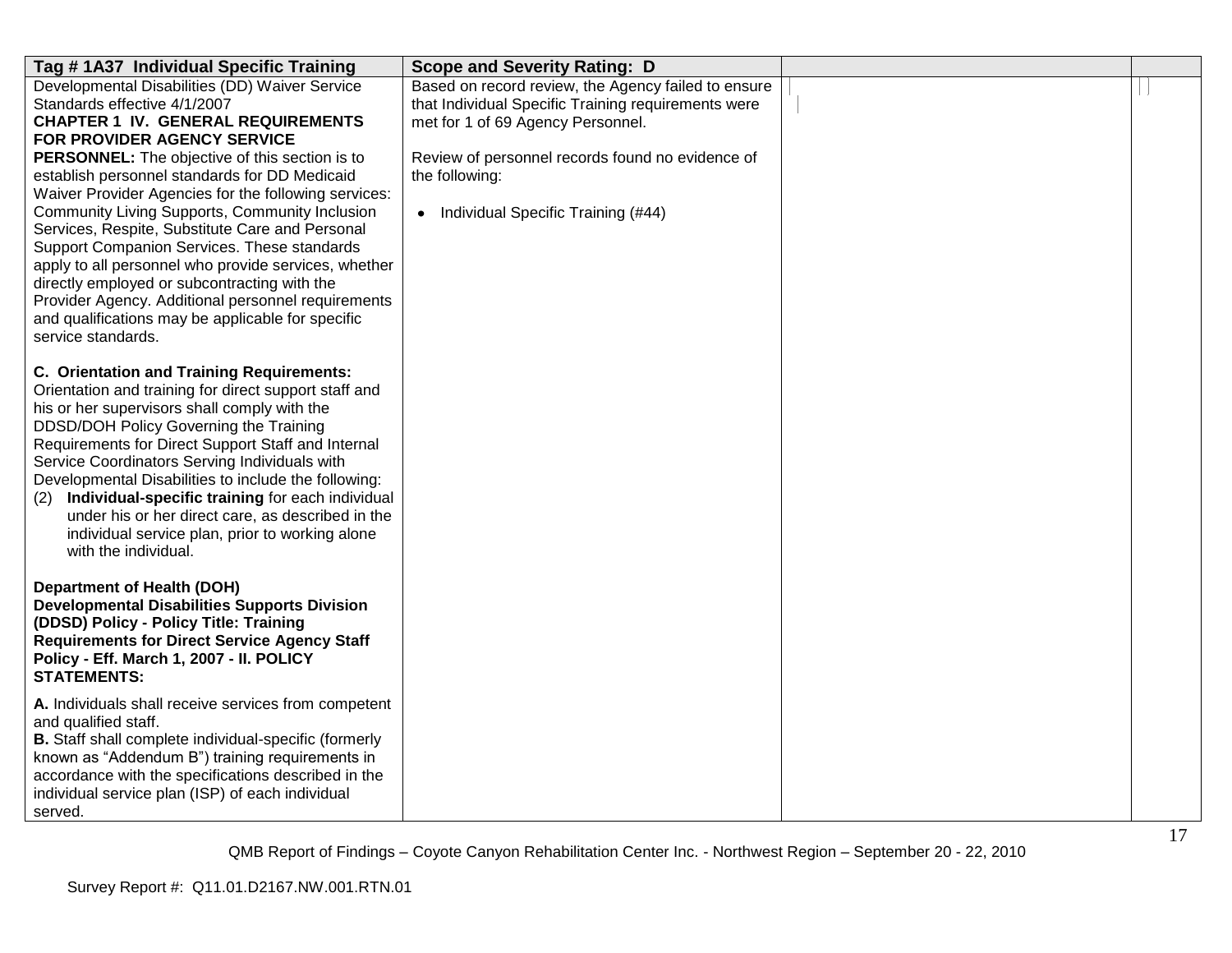| Tag # 5125 SE Reimbursement                                                                       | <b>Scope and Severity Rating: B</b>                      |  |
|---------------------------------------------------------------------------------------------------|----------------------------------------------------------|--|
| Developmental Disabilities (DD) Waiver Service                                                    | Based on record review, the Agency failed to             |  |
| Standards effective 4/1/2007                                                                      | provide written or electronic documentation as           |  |
| <b>CHAPTER 1 III. PROVIDER AGENCY</b>                                                             | evidence for each unit billed for Supported              |  |
| <b>DOCUMENTATION OF SERVICE DELIVERY AND</b><br><b>LOCATION</b>                                   | Employment Services for 2 of 4 individuals               |  |
| <b>General: All Provider Agencies shall maintain</b><br>А.                                        | Individual #1                                            |  |
| all records necessary to fully disclose the                                                       | August 2010                                              |  |
| service, quality, quantity and clinical necessity                                                 | • The Agency billed 200 units of Supported               |  |
| furnished to individuals who are currently                                                        | Employment from 8/1/2010 through 8/31/2010.              |  |
| receiving services. The Provider Agency                                                           | Documentation received accounted for 151                 |  |
| records shall be sufficiently detailed to                                                         | units.                                                   |  |
| substantiate the date, time, individual name,                                                     |                                                          |  |
| servicing Provider Agency, level of services,<br>and length of a session of service billed.       | Individual #8                                            |  |
| <b>Billable Units: The documentation of the</b><br>В.                                             | August 2010<br>• The Agency billed 52 units of Supported |  |
| billable time spent with an individual shall be                                                   | Employment from 8/1/2010 through 8/31/2010.              |  |
| kept on the written or electronic record that is                                                  | Documentation received accounted for 40 units.           |  |
| prepared prior to a request for reimbursement                                                     |                                                          |  |
| from the HSD. For each unit billed, the record                                                    |                                                          |  |
| shall contain the following:                                                                      |                                                          |  |
| Date, start and end time of each service<br>(1)                                                   |                                                          |  |
| encounter or other billable service interval;<br>A description of what occurred during the<br>(2) |                                                          |  |
| encounter or service interval; and                                                                |                                                          |  |
| (3)<br>The signature or authenticated name of staff                                               |                                                          |  |
| providing the service.                                                                            |                                                          |  |
|                                                                                                   |                                                          |  |
| MAD-MR: 03-59 Eff 1/1/2004                                                                        |                                                          |  |
| 8.314.1 BI RECORD KEEPING AND                                                                     |                                                          |  |
| <b>DOCUMENTATION REQUIREMENTS:</b><br>Providers must maintain all records necessary to            |                                                          |  |
| fully disclose the extent of the services provided to                                             |                                                          |  |
| the Medicaid recipient. Services that have been                                                   |                                                          |  |
| billed to Medicaid, but are not substantiated in a                                                |                                                          |  |
| treatment plan and/or patient records for the                                                     |                                                          |  |
| recipient are subject to recoupment.                                                              |                                                          |  |
|                                                                                                   |                                                          |  |
| Developmental Disabilities (DD) Waiver Service<br>Standards effective 4/1/2007                    |                                                          |  |
| <b>CHAPTER 5 VII. SUPPORTED EMPLOYMENT</b>                                                        |                                                          |  |
| <b>SERVICES REQUIREMENTS</b>                                                                      |                                                          |  |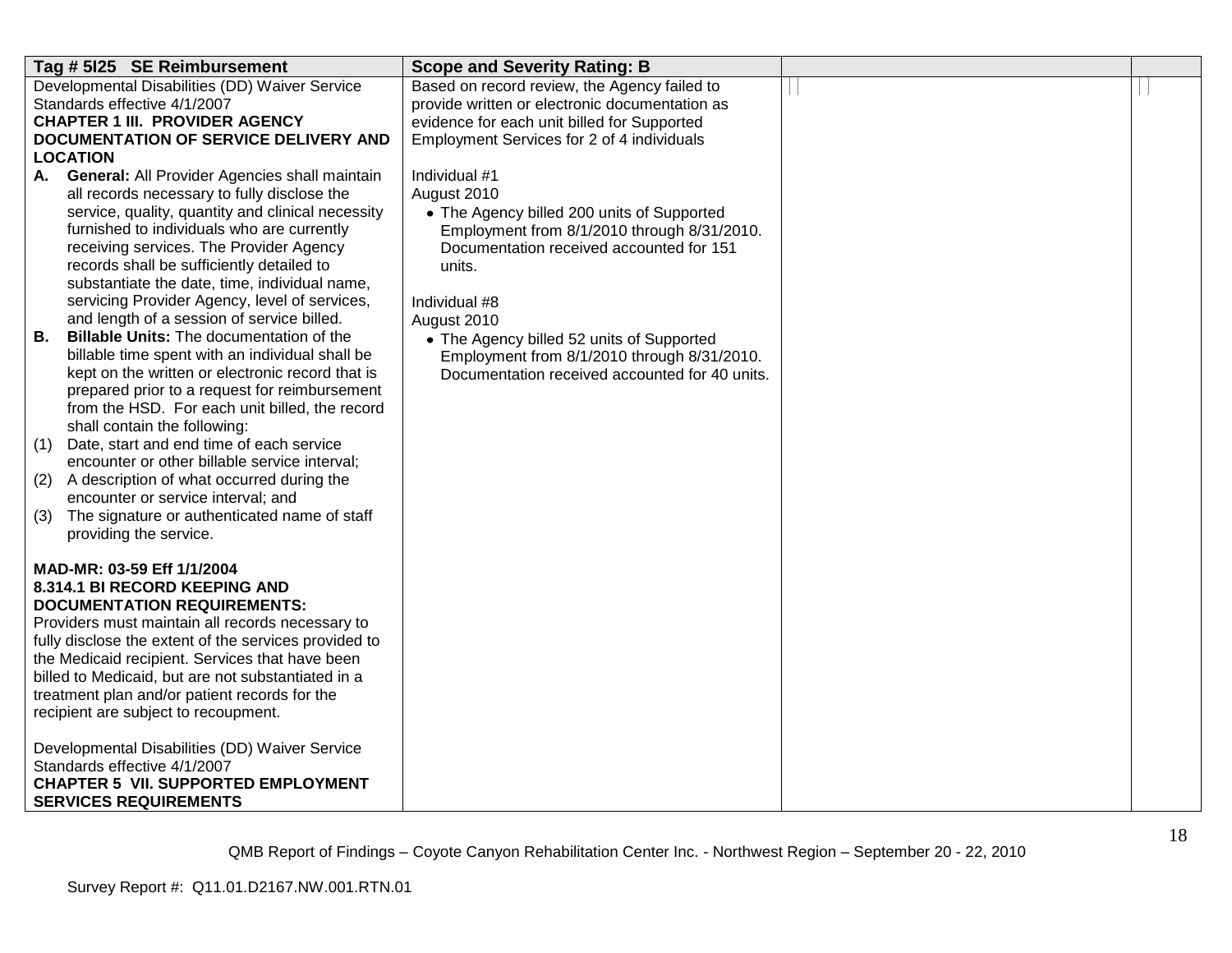| E. Reimbursement                                      |  |  |
|-------------------------------------------------------|--|--|
| (1) Billable Unit:                                    |  |  |
|                                                       |  |  |
| (a) Job Development is a single flat fee unit per ISP |  |  |
|                                                       |  |  |
| year payable once an individual is placed in a job.   |  |  |
|                                                       |  |  |
| (b) The billable unit for Individual Supported        |  |  |
| Employment is one hour with a maximum of four         |  |  |
| hours a month. The Individual Supported               |  |  |
| Employment hourly rate is for face-to-face time       |  |  |
|                                                       |  |  |
| which is supported by non face-to-face activities as  |  |  |
| specified in the ISP and the performance based        |  |  |
| contract as negotiated annually with the provider     |  |  |
| agency. Individual Supported Employment is a          |  |  |
| minimum of one unit per month. If an individual       |  |  |
| needs less then one hour of face-to-face service per  |  |  |
| month the IDT Members shall consider whether          |  |  |
| Supported Employment Services need to be              |  |  |
| continued. Examples of non face-to-face services      |  |  |
| include:                                              |  |  |
|                                                       |  |  |
| (i) Researching potential employers via               |  |  |
| telephone, Internet, or visits;                       |  |  |
| (ii) Writing, printing, mailing, copying, emailing    |  |  |
| applications, resume, references and                  |  |  |
| corresponding documents;                              |  |  |
| (iii) Arranging appointments for job tours,           |  |  |
| interviews, and job trials;                           |  |  |
| (iv) Documenting job search and acquisition           |  |  |
|                                                       |  |  |
| progress;                                             |  |  |
| (v) Contacting employer, supervisor, co-              |  |  |
| workers and other IDT team members to                 |  |  |
| assess individual's progress, needs and               |  |  |
| satisfaction; and                                     |  |  |
| (vi) Meetings with individual surrounding job         |  |  |
| development or retention not at the                   |  |  |
| employer's site.                                      |  |  |
| Intensive Supported Employment services are<br>(C)    |  |  |
| intended for individuals who need one-to-one, face-   |  |  |
|                                                       |  |  |
| to-face support for 32 or more hours per month. The   |  |  |
| billable unit is one hour.                            |  |  |
|                                                       |  |  |
| (d) Group Supported Employment is a fifteen-          |  |  |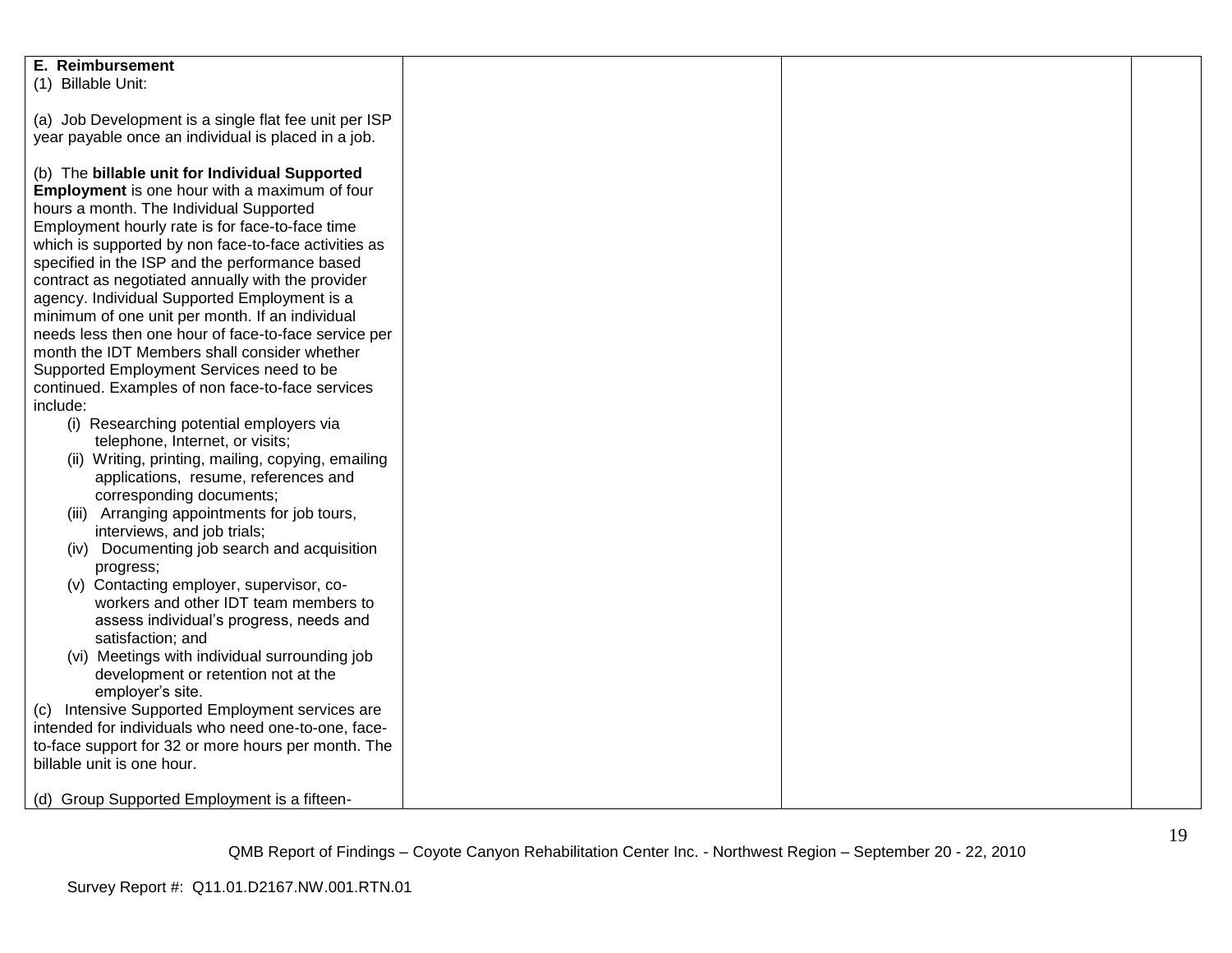| minute unit.                                                                                                                                                                     |  |  |
|----------------------------------------------------------------------------------------------------------------------------------------------------------------------------------|--|--|
|                                                                                                                                                                                  |  |  |
| (e) Self-employment is a fifteen minute unit.                                                                                                                                    |  |  |
| (4) Billable Activities include:                                                                                                                                                 |  |  |
| (a) Activities conducted within the scope of<br>services;                                                                                                                        |  |  |
| (b) Job development and related activities for up to<br>ninety (90) calendar days) that result in employment<br>of the individual for at least thirty (30) calendar days;<br>and |  |  |
| (c) Job development services shall not exceed<br>ninety (90) calendar days, without written approval<br>from the DDSD Regional Office.                                           |  |  |
|                                                                                                                                                                                  |  |  |
|                                                                                                                                                                                  |  |  |
|                                                                                                                                                                                  |  |  |
|                                                                                                                                                                                  |  |  |
|                                                                                                                                                                                  |  |  |
|                                                                                                                                                                                  |  |  |
|                                                                                                                                                                                  |  |  |
|                                                                                                                                                                                  |  |  |
|                                                                                                                                                                                  |  |  |
|                                                                                                                                                                                  |  |  |
|                                                                                                                                                                                  |  |  |
|                                                                                                                                                                                  |  |  |
|                                                                                                                                                                                  |  |  |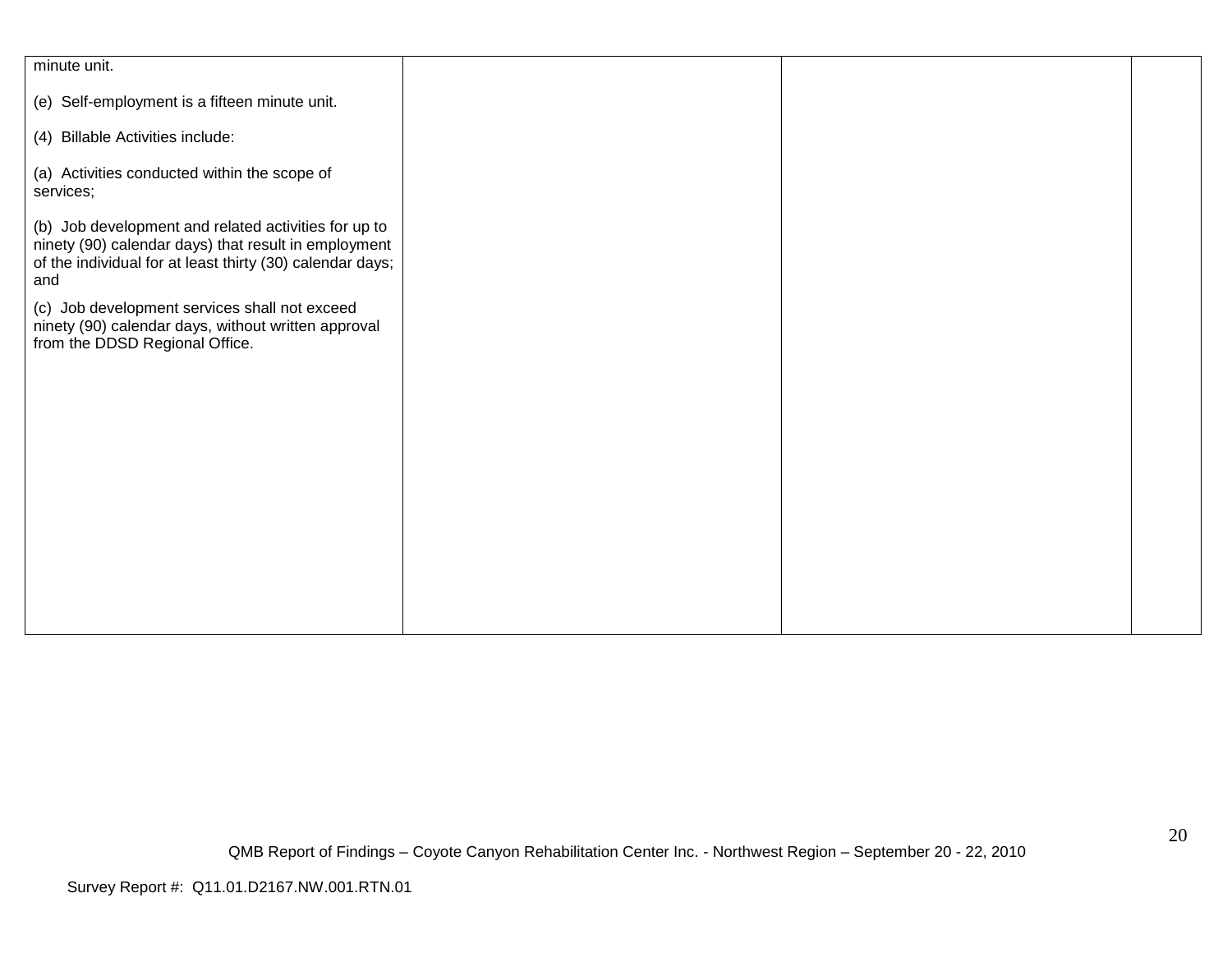| Tag # 5136 CA Reimbursement                                                                    | <b>Scope and Severity Rating: B</b>                                                  |  |
|------------------------------------------------------------------------------------------------|--------------------------------------------------------------------------------------|--|
| Developmental Disabilities (DD) Waiver Service                                                 | Based on record review, the Agency failed to                                         |  |
| Standards effective 4/1/2007                                                                   | provide written or electronic documentation as                                       |  |
| <b>CHAPTER 1 III. PROVIDER AGENCY</b>                                                          | evidence for each unit billed for Community Access                                   |  |
| DOCUMENTATION OF SERVICE DELIVERY AND                                                          | Services for 2 of 8 individuals.                                                     |  |
| <b>LOCATION</b>                                                                                |                                                                                      |  |
| A. General: All Provider Agencies shall maintain                                               | Individual #1                                                                        |  |
| all records necessary to fully disclose the                                                    | August 2010                                                                          |  |
| service, quality, quantity and clinical necessity                                              | • The Agency billed 200 units of Community                                           |  |
| furnished to individuals who are currently                                                     | Access from 8/1/2010 through 8/31/2010                                               |  |
| receiving services. The Provider Agency                                                        | Documentation received accounted for 53 units.                                       |  |
| records shall be sufficiently detailed to                                                      |                                                                                      |  |
| substantiate the date, time, individual name,<br>servicing Provider Agency, level of services, | Individual #7<br><b>June 2010</b>                                                    |  |
| and length of a session of service billed.                                                     |                                                                                      |  |
| <b>Billable Units: The documentation of the</b><br>В.                                          | • The Agency billed 225 units of Community<br>Access from 6/1/2010 through 6/30/2010 |  |
| billable time spent with an individual shall be                                                | Documentation received accounted for 168                                             |  |
| kept on the written or electronic record that is                                               | units.                                                                               |  |
| prepared prior to a request for reimbursement                                                  |                                                                                      |  |
| from the HSD. For each unit billed, the record                                                 |                                                                                      |  |
| shall contain the following:                                                                   |                                                                                      |  |
| Date, start and end time of each service<br>(1)                                                |                                                                                      |  |
| encounter or other billable service interval;                                                  |                                                                                      |  |
| A description of what occurred during the<br>(2)                                               |                                                                                      |  |
| encounter or service interval; and                                                             |                                                                                      |  |
| The signature or authenticated name of staff<br>(3)                                            |                                                                                      |  |
| providing the service.                                                                         |                                                                                      |  |
|                                                                                                |                                                                                      |  |
| MAD-MR: 03-59 Eff 1/1/2004<br>8.314.1 BI RECORD KEEPING AND                                    |                                                                                      |  |
| <b>DOCUMENTATION REQUIREMENTS:</b>                                                             |                                                                                      |  |
| Providers must maintain all records necessary to                                               |                                                                                      |  |
| fully disclose the extent of the services provided to                                          |                                                                                      |  |
| the Medicaid recipient. Services that have been                                                |                                                                                      |  |
| billed to Medicaid, but are not substantiated in a                                             |                                                                                      |  |
| treatment plan and/or patient records for the                                                  |                                                                                      |  |
| recipient are subject to recoupment.                                                           |                                                                                      |  |
|                                                                                                |                                                                                      |  |
| Developmental Disabilities (DD) Waiver Service                                                 |                                                                                      |  |
| Standards effective 4/1/2007                                                                   |                                                                                      |  |
| <b>CHAPTER 5 XI. COMMUNITY ACCESS</b>                                                          |                                                                                      |  |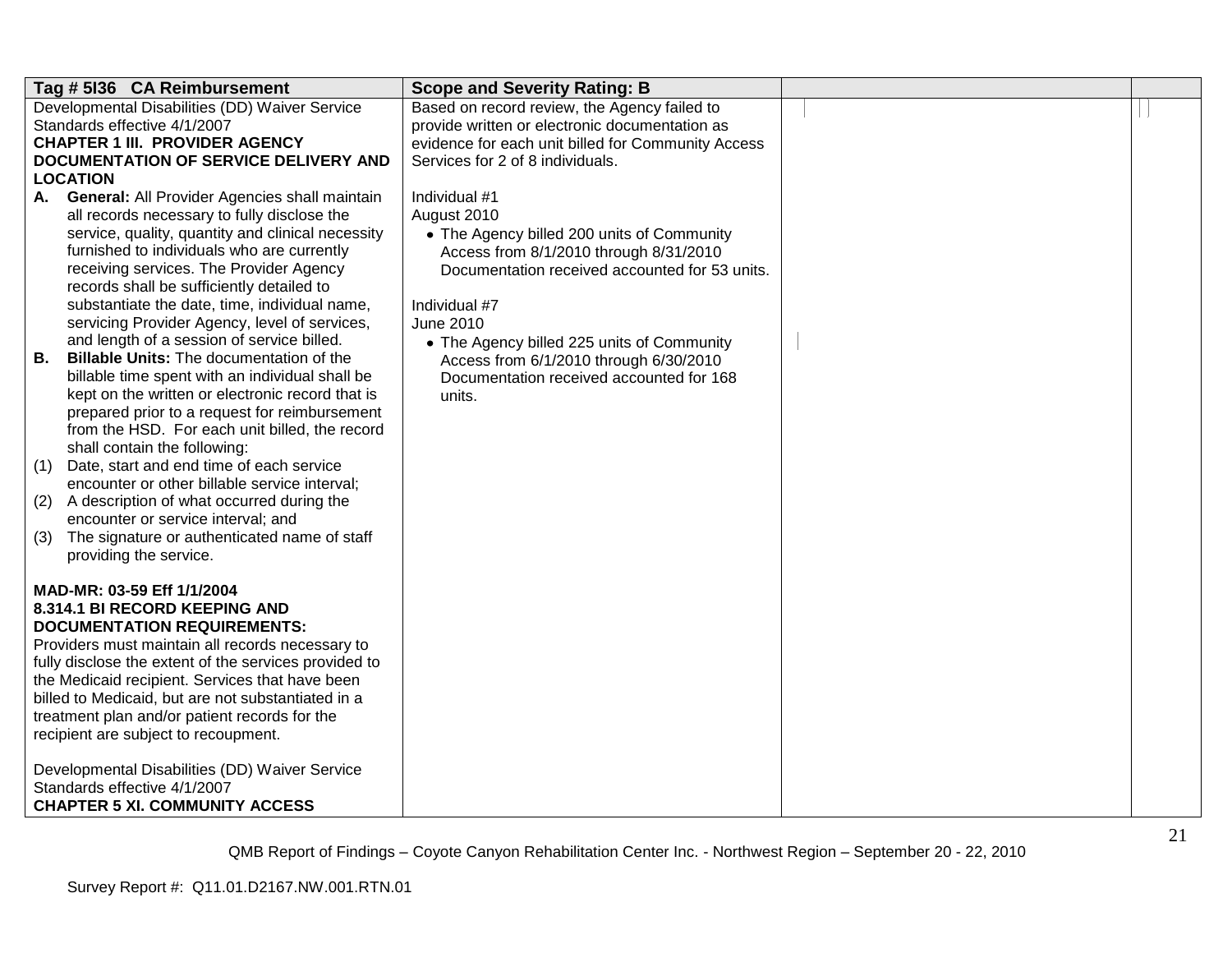| <b>SERVICES REQUIREMENTS</b>                             |  |  |
|----------------------------------------------------------|--|--|
| <b>G. Reimbursement</b>                                  |  |  |
| (1) Billable Unit: A billable unit is defined as one-    |  |  |
| quarter hour of service.                                 |  |  |
|                                                          |  |  |
| (2) Billable Activities: The Community Access            |  |  |
| Provider Agency can bill for those activities listed in  |  |  |
| the Community Access Scope of Service. Billable          |  |  |
| units are typically provided face-to-face but time       |  |  |
| spent in non face-to-face activity may be claimed        |  |  |
| under the following conditions:                          |  |  |
|                                                          |  |  |
| (a) Time that is non face-to-face is documented          |  |  |
| separately and clearly identified as to the              |  |  |
| nature of the activity, and is tied directly to          |  |  |
| the individual's ISP, Action Plan;                       |  |  |
| (b) Time that is non face-to-face involves               |  |  |
| outreach and identification and training of              |  |  |
| community connections and natural supports;              |  |  |
| and                                                      |  |  |
| (c) Non face-to-face hours do not exceed 10% of          |  |  |
| the monthly billable hours.                              |  |  |
|                                                          |  |  |
| (3) Non-Billable Activities: Activities that the service |  |  |
| Provider Agency may need to conduct, but which           |  |  |
| are not separately billable activities, may include:     |  |  |
|                                                          |  |  |
| (a) Time and expense for training service                |  |  |
| personnel;                                               |  |  |
| (b) Supervision of agency staff;                         |  |  |
| (c) Service documentation and billing activities; or     |  |  |
| (d) Time the individual spends in segregated             |  |  |
| facility-based settings activities.                      |  |  |
|                                                          |  |  |
|                                                          |  |  |
|                                                          |  |  |
|                                                          |  |  |
|                                                          |  |  |
|                                                          |  |  |
|                                                          |  |  |
|                                                          |  |  |
|                                                          |  |  |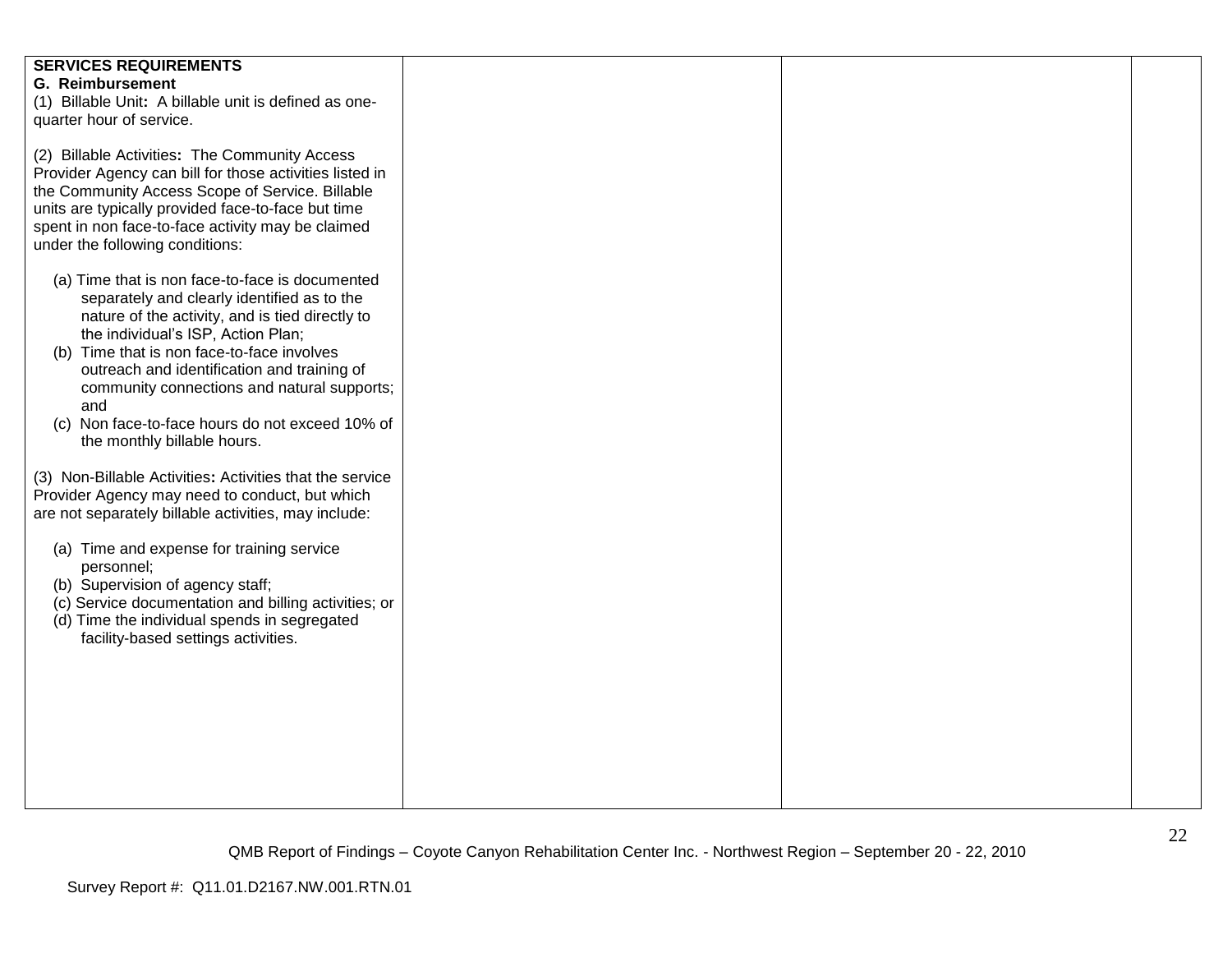| Tag # 5144 AH Reimbursement                                                                              | <b>Scope and Severity Rating: B</b>                                          |  |
|----------------------------------------------------------------------------------------------------------|------------------------------------------------------------------------------|--|
| Developmental Disabilities (DD) Waiver Service                                                           | Based on record review, the Agency failed to                                 |  |
| Standards effective 4/1/2007                                                                             | provide written or electronic documentation as                               |  |
| <b>CHAPTER 1 III. PROVIDER AGENCY</b>                                                                    | evidence for each unit billed for Adult Habilitation                         |  |
| DOCUMENTATION OF SERVICE DELIVERY AND<br>LOCATION                                                        | Services for 3 of 6 individuals.                                             |  |
| General: All Provider Agencies shall maintain<br>A.                                                      | Individual #1                                                                |  |
| all records necessary to fully disclose the                                                              | June 2010                                                                    |  |
| service, quality, quantity and clinical necessity                                                        | • The Agency billed 174 units of Adult Habilitation                          |  |
| furnished to individuals who are currently                                                               | from 6/1/2010 through 6/30/2010.                                             |  |
| receiving services. The Provider Agency                                                                  | Documentation did not contain start and end                                  |  |
| records shall be sufficiently detailed to                                                                | time on 6/14, 15, 16, 17 & 18 to justify billing.                            |  |
| substantiate the date, time, individual name,                                                            |                                                                              |  |
| servicing Provider Agency, level of services,                                                            | Individual #7                                                                |  |
| and length of a session of service billed.                                                               | August 2010                                                                  |  |
| В.<br><b>Billable Units: The documentation of the</b><br>billable time spent with an individual shall be | • The Agency billed 384 units of Adult Habilitation                          |  |
| kept on the written or electronic record that is                                                         | from 8/1/2010 through 8/31/2010.<br>Documentation received accounted for 312 |  |
| prepared prior to a request for reimbursement                                                            | units.                                                                       |  |
| from the HSD. For each unit billed, the record                                                           |                                                                              |  |
| shall contain the following:                                                                             | Individual #8                                                                |  |
| Date, start and end time of each service<br>(1)                                                          | August 2010                                                                  |  |
| encounter or other billable service interval;                                                            | • The Agency billed 264 units of Adult Habilitation                          |  |
| (2)<br>A description of what occurred during the                                                         | from 8/1/2010 through 8/31/2010.                                             |  |
| encounter or service interval; and                                                                       | Documentation received accounted for 240                                     |  |
| (3)<br>The signature or authenticated name of staff<br>providing the service.                            | units.                                                                       |  |
|                                                                                                          |                                                                              |  |
| MAD-MR: 03-59 Eff 1/1/2004                                                                               |                                                                              |  |
| 8.314.1 BI RECORD KEEPING AND                                                                            |                                                                              |  |
| <b>DOCUMENTATION REQUIREMENTS:</b>                                                                       |                                                                              |  |
| Providers must maintain all records necessary to                                                         |                                                                              |  |
| fully disclose the extent of the services provided to                                                    |                                                                              |  |
| the Medicaid recipient. Services that have been<br>billed to Medicaid, but are not substantiated in a    |                                                                              |  |
| treatment plan and/or patient records for the                                                            |                                                                              |  |
| recipient are subject to recoupment.                                                                     |                                                                              |  |
|                                                                                                          |                                                                              |  |
| Developmental Disabilities (DD) Waiver Service                                                           |                                                                              |  |
| Standards effective 4/1/2007                                                                             |                                                                              |  |
| <b>CHAPTER 5 XVI. REIMBURSEMENT</b>                                                                      |                                                                              |  |
| A. Billable Unit. A billable unit for Adult Habilitation                                                 |                                                                              |  |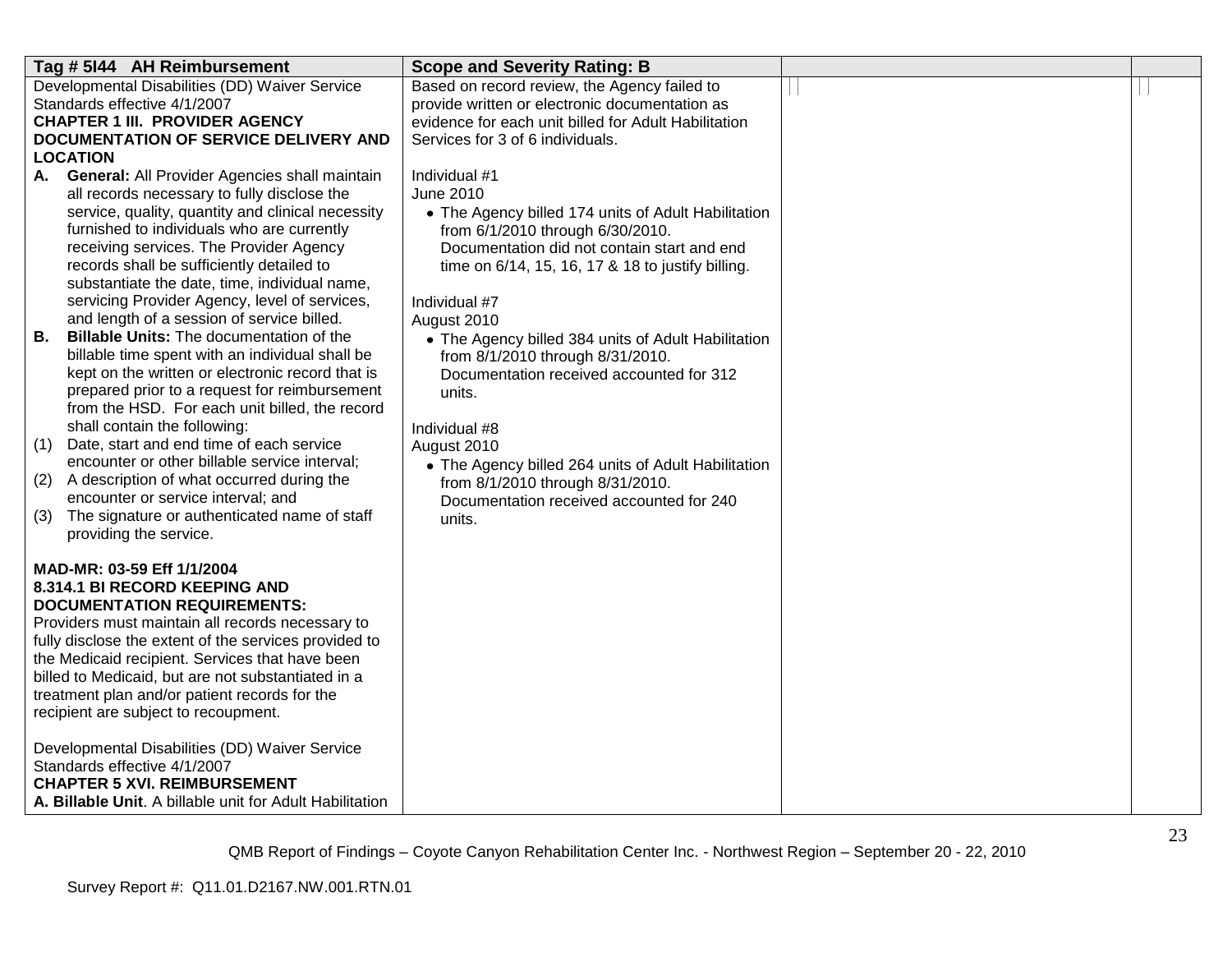| Services is in 15-minute increments hour. The rate     |  |  |
|--------------------------------------------------------|--|--|
|                                                        |  |  |
| is based on the individual's level of care.            |  |  |
|                                                        |  |  |
| <b>B. Billable Activities</b>                          |  |  |
| (1) The Community Inclusion Provider Agency can        |  |  |
|                                                        |  |  |
| bill for those activities listed and described on the  |  |  |
| ISP and within the Scope of Service. Partial units     |  |  |
| are allowable. Billable units are face-to-face, except |  |  |
| that Adult Habilitation services may be non-face-to-   |  |  |
|                                                        |  |  |
| face under the following conditions: (a) Time that is  |  |  |
| non face-to-face is documented separately and          |  |  |
| clearly identified as to the nature of the activity;   |  |  |
| and(b) Non face-to-face hours do not exceed 5% of      |  |  |
| the monthly billable hours.                            |  |  |
|                                                        |  |  |
| (2) Adult Habilitation Services can be provided with   |  |  |
| any other services, insofar as the services are not    |  |  |
|                                                        |  |  |
| reported for the same hours on the same day,           |  |  |
| except that Therapy Services and Case                  |  |  |
| Management may be provided and billed for the          |  |  |
| same hours                                             |  |  |
|                                                        |  |  |
|                                                        |  |  |
|                                                        |  |  |
|                                                        |  |  |
|                                                        |  |  |
|                                                        |  |  |
|                                                        |  |  |
|                                                        |  |  |
|                                                        |  |  |
|                                                        |  |  |
|                                                        |  |  |
|                                                        |  |  |
|                                                        |  |  |
|                                                        |  |  |
|                                                        |  |  |
|                                                        |  |  |
|                                                        |  |  |
|                                                        |  |  |
|                                                        |  |  |
|                                                        |  |  |
|                                                        |  |  |
|                                                        |  |  |
|                                                        |  |  |
|                                                        |  |  |
|                                                        |  |  |
|                                                        |  |  |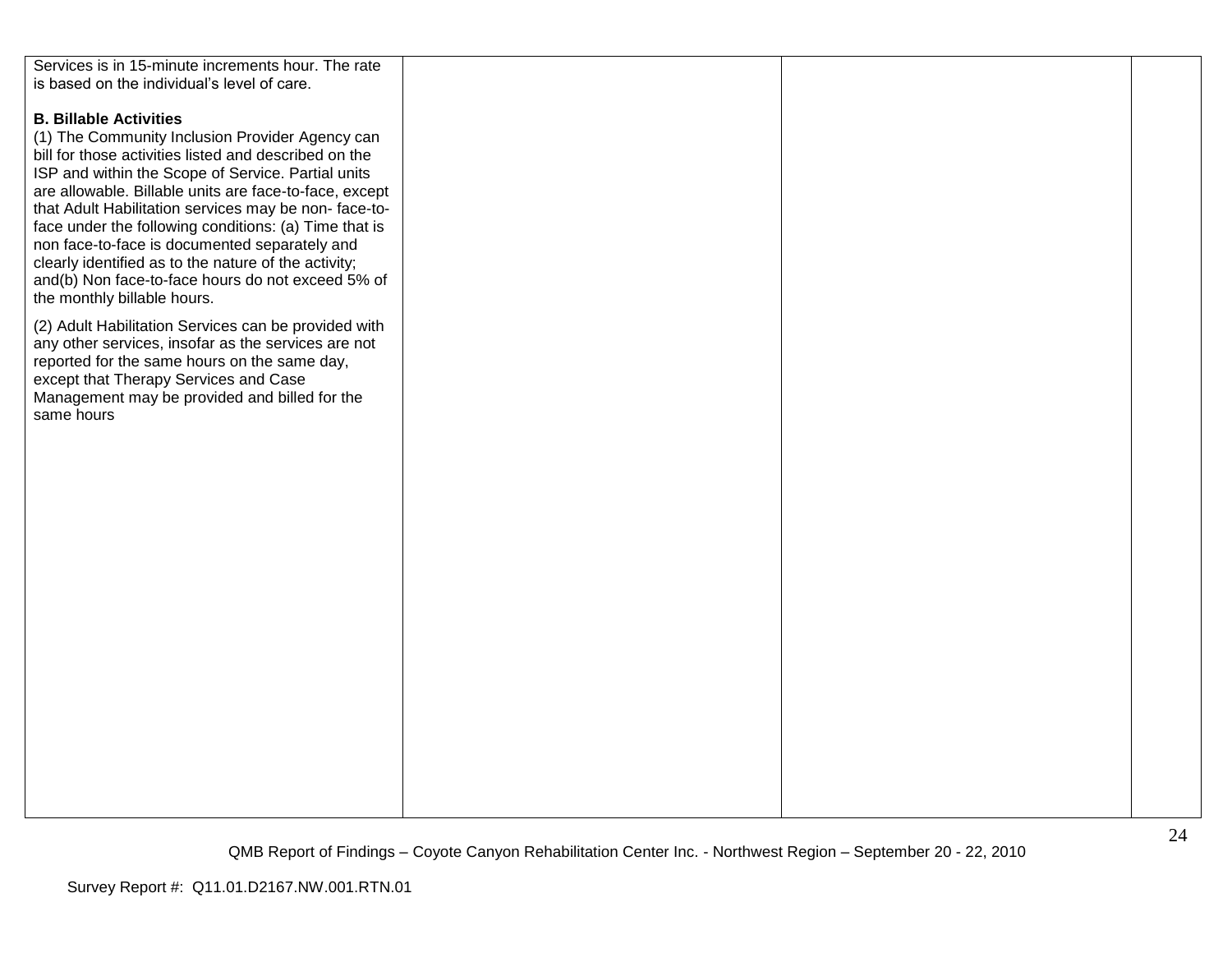| Tag # 6L13 (CoP) - CL Healthcare Reqts.                                                           | <b>Scope and Severity Rating: D</b>                |  |
|---------------------------------------------------------------------------------------------------|----------------------------------------------------|--|
| Developmental Disabilities (DD) Waiver Service                                                    | Based on record review, the Agency failed to       |  |
| Standards effective 4/1/2007                                                                      | provide documentation of annual physical           |  |
| <b>CHAPTER 6. VI. GENERAL REQUIREMENTS</b>                                                        | examinations and/or other examinations as          |  |
| <b>FOR COMMUNITY LIVING</b>                                                                       | specified by a licensed physician for 1 of 8       |  |
| G. Health Care Requirements for Community                                                         | individuals receiving Community Living Services.   |  |
| <b>Living Services.</b>                                                                           |                                                    |  |
| (1) The Community Living Service providers shall                                                  | The following was not found, incomplete and/or not |  |
| ensure completion of a HAT for each individual                                                    | current:                                           |  |
| receiving this service. The HAT shall be completed                                                |                                                    |  |
| 2 weeks prior to the annual ISP meeting and                                                       | • Blood Levels                                     |  |
| submitted to the Case Manager and all other IDT                                                   | Individual #5 - As indicated by the                |  |
| Members. A revised HAT is required to also be                                                     | documentation reviewed, lab work was ordered       |  |
| submitted whenever the individual's health status                                                 | on 8/04/2010. No evidence found to verify it       |  |
| changes significantly. For individuals who are newly                                              | was completed.                                     |  |
| allocated to the DD Waiver program, the HAT may                                                   |                                                    |  |
| be completed within 2 weeks following the initial ISP                                             |                                                    |  |
| meeting and submitted with any strategies and<br>support plans indicated in the ISP, or within 72 |                                                    |  |
| hours following admission into direct services, which                                             |                                                    |  |
| ever comes first.                                                                                 |                                                    |  |
| (2) Each individual will have a Health Care                                                       |                                                    |  |
| Coordinator, designated by the IDT. When the                                                      |                                                    |  |
| individual's HAT score is 4, 5 or 6 the Health Care                                               |                                                    |  |
| Coordinator shall be an IDT member, other than the                                                |                                                    |  |
| individual. The Health Care Coordinator shall                                                     |                                                    |  |
| oversee and monitor health care services for the                                                  |                                                    |  |
| individual in accordance with these standards. In                                                 |                                                    |  |
| circumstances where no IDT member voluntarily                                                     |                                                    |  |
| accepts designation as the health care coordinator,                                               |                                                    |  |
| the community living provider shall assign a staff                                                |                                                    |  |
| member to this role.                                                                              |                                                    |  |
| (3) For each individual receiving Community Living                                                |                                                    |  |
| Services, the provider agency shall ensure and                                                    |                                                    |  |
| document the following:                                                                           |                                                    |  |
| (a) Provision of health care oversight consistent                                                 |                                                    |  |
| with these Standards as detailed in Chapter                                                       |                                                    |  |
| One section III E: Healthcare Documentation                                                       |                                                    |  |
| by Nurses For Community Living Services,                                                          |                                                    |  |
| Community Inclusion Services and Private                                                          |                                                    |  |
| Duty Nursing Services.                                                                            |                                                    |  |
| b) That each individual with a score of 4, 5, or 6                                                |                                                    |  |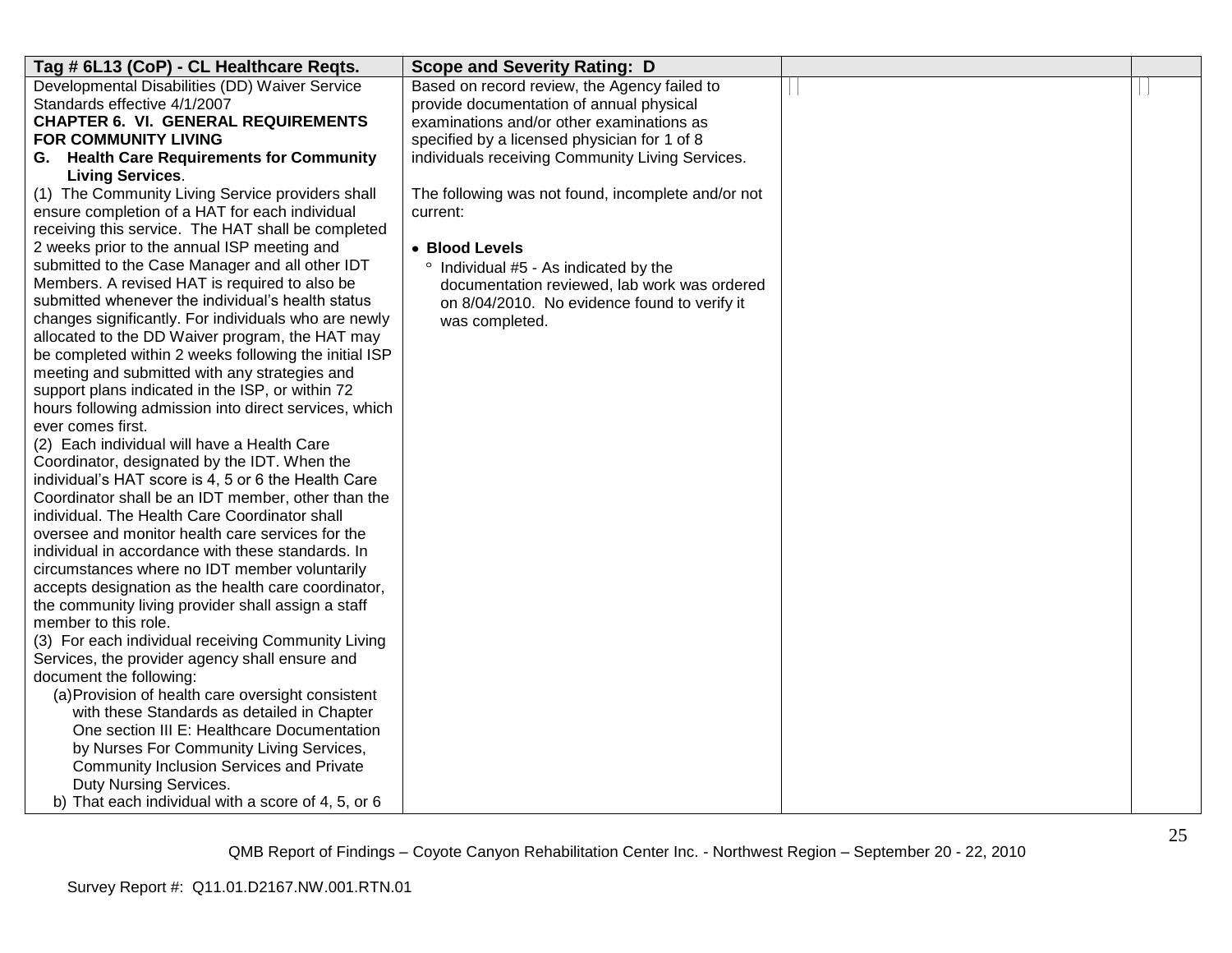| on the HAT, has a Health Care Plan<br>developed by a licensed nurse.<br>(c) That an individual with chronic condition(s)<br>with the potential to exacerbate into a life<br>threatening condition, has Crisis Prevention/<br>Intervention Plan(s) developed by a licensed<br>nurse or other appropriate professional for<br>each such condition.<br>(4) That an average of 3 hours of documented<br>nutritional counseling is available annually, if<br>recommended by the IDT.<br>(5) That the physical property and grounds are free<br>of hazards to the individual's health and safety.<br>(6) In addition, for each individual receiving<br>Supported Living or Family Living Services, the<br>provider shall verify and document the following:<br>(a) The individual has a primary licensed<br>physician;<br>(b) The individual receives an annual physical<br>examination and other examinations as<br>specified by a licensed physician;<br>(c) The individual receives annual dental check-<br>ups and other check-ups as specified by a<br>licensed dentist;<br>(d) The individual receives eye examinations as<br>specified by a licensed optometrist or<br>ophthalmologist; and<br>(e) Agency activities that occur as follow-up to<br>medical appointments (e.g. treatment, visits to<br>specialists, changes in medication or daily<br>routine). |  |  |
|-----------------------------------------------------------------------------------------------------------------------------------------------------------------------------------------------------------------------------------------------------------------------------------------------------------------------------------------------------------------------------------------------------------------------------------------------------------------------------------------------------------------------------------------------------------------------------------------------------------------------------------------------------------------------------------------------------------------------------------------------------------------------------------------------------------------------------------------------------------------------------------------------------------------------------------------------------------------------------------------------------------------------------------------------------------------------------------------------------------------------------------------------------------------------------------------------------------------------------------------------------------------------------------------------------------------------------------------------------------------|--|--|
|                                                                                                                                                                                                                                                                                                                                                                                                                                                                                                                                                                                                                                                                                                                                                                                                                                                                                                                                                                                                                                                                                                                                                                                                                                                                                                                                                                 |  |  |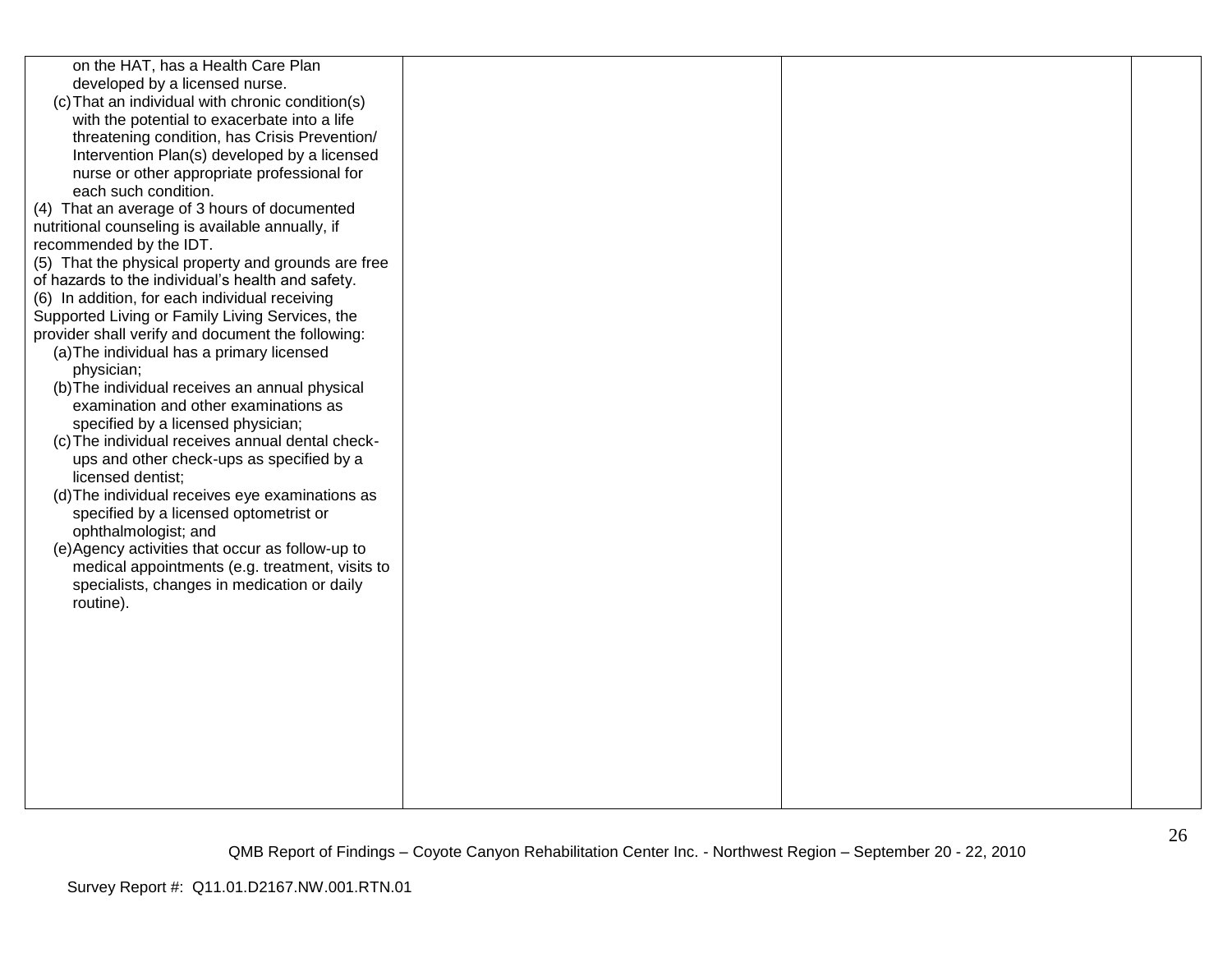| Tag # 6L14 Residential Case File                                                                                                                                                                                                                                                                                                                                                                                                                                                                                                                                                           | <b>Scope and Severity Rating: D</b>                                                                                                                                               |  |
|--------------------------------------------------------------------------------------------------------------------------------------------------------------------------------------------------------------------------------------------------------------------------------------------------------------------------------------------------------------------------------------------------------------------------------------------------------------------------------------------------------------------------------------------------------------------------------------------|-----------------------------------------------------------------------------------------------------------------------------------------------------------------------------------|--|
| Developmental Disabilities (DD) Waiver Service<br>Standards effective 4/1/2007<br><b>CHAPTER 6. VIII. COMMUNITY LIVING</b><br><b>SERVICE PROVIDER AGENCY REQUIREMENTS</b><br>A. Residence Case File: For individuals receiving                                                                                                                                                                                                                                                                                                                                                             | Based on record review, the Agency failed to<br>maintain a complete and confidential case file in the<br>residence for 1 of 8 Individuals receiving Supported<br>Living Services. |  |
| Supported Living or Family Living, the Agency shall<br>maintain in the individual's home a complete and<br>current confidential case file for each individual. For<br>individuals receiving Independent Living Services,<br>rather than maintaining this file at the individual's<br>home, the complete and current confidential case<br>file for each individual shall be maintained at the<br>agency's administrative site. Each file shall include                                                                                                                                      | The following was not found, incomplete and/or not<br>current:<br>• Health Care Plans<br>Aspiration (#7)<br><sup>o</sup> Seizures (#7)                                            |  |
| the following:<br>(1) Complete and current ISP and all supplemental<br>plans specific to the individual;<br>(2) Complete and current Health Assessment Tool;<br>(3) Current emergency contact information, which<br>includes the individual's address, telephone<br>number, names and telephone numbers of<br>residential Community Living Support providers,<br>relatives, or guardian or conservator, primary care<br>physician's name(s) and telephone number(s),<br>pharmacy name, address and telephone number<br>and dentist name, address and telephone number,<br>and health plan; | • Crisis Plan<br><sup>o</sup> Seizures (#7)                                                                                                                                       |  |
| (4) Up-to-date progress notes, signed and dated by<br>the person making the note for at least the past<br>month (older notes may be transferred to the<br>agency office);                                                                                                                                                                                                                                                                                                                                                                                                                  |                                                                                                                                                                                   |  |
| (5) Data collected to document ISP Action Plan<br>implementation                                                                                                                                                                                                                                                                                                                                                                                                                                                                                                                           |                                                                                                                                                                                   |  |
| (6) Progress notes written by direct care staff and<br>by nurses regarding individual health status and<br>physical conditions including action taken in<br>response to identified changes in condition for at<br>least the past month;<br>(7) Physician's or qualified health care providers<br>written orders;<br>(8) Progress notes documenting implementation of                                                                                                                                                                                                                       |                                                                                                                                                                                   |  |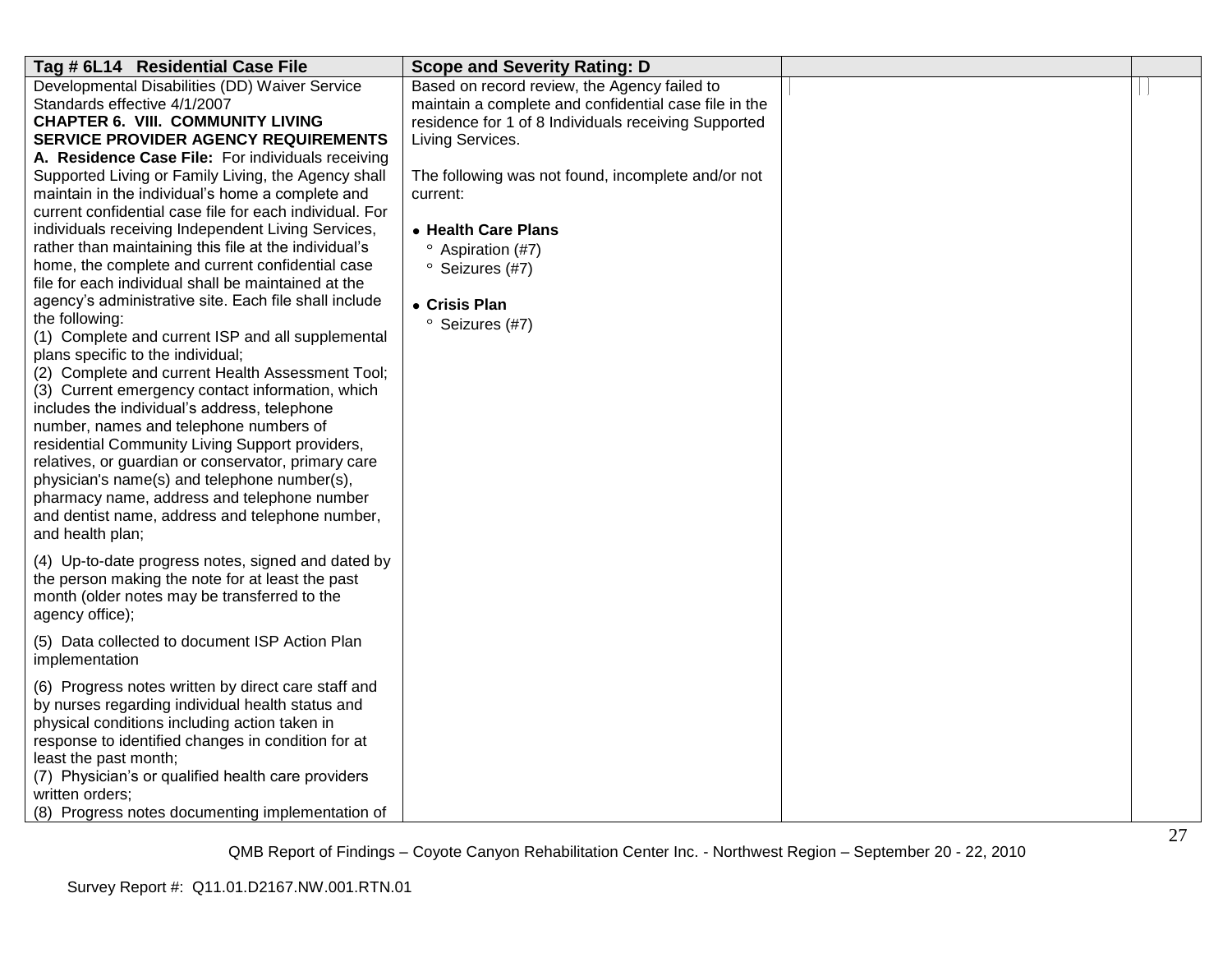| a physician's or qualified health care provider's    |  |  |
|------------------------------------------------------|--|--|
| order(s);                                            |  |  |
| (9) Medication Administration Record (MAR) for the   |  |  |
| past three (3) months which includes:                |  |  |
| (a) The name of the individual;                      |  |  |
| (b) A transcription of the healthcare practitioners  |  |  |
| prescription including the brand and generic         |  |  |
| name of the medication;                              |  |  |
| Diagnosis for which the medication is<br>(c)         |  |  |
| prescribed;                                          |  |  |
| (d) Dosage, frequency and method/route of            |  |  |
| delivery;                                            |  |  |
| (e) Times and dates of delivery;                     |  |  |
| Initials of person administering or assisting with   |  |  |
| medication; and                                      |  |  |
| (g) An explanation of any medication irregularity,   |  |  |
| allergic reaction or adverse effect.                 |  |  |
| (h) For PRN medication an explanation for the use    |  |  |
| of the PRN must include:                             |  |  |
| (i) Observable signs/symptoms or                     |  |  |
| circumstances in which the medication is to          |  |  |
| be used, and                                         |  |  |
| (ii) Documentation of the effectiveness/result       |  |  |
| of the PRN delivered.                                |  |  |
| A MAR is not required for individuals<br>(i)         |  |  |
| participating in Independent Living Services         |  |  |
| who self-administer their own medication.            |  |  |
| However, when medication administration is           |  |  |
| provided as part of the Independent Living           |  |  |
| Service a MAR must be maintained at the              |  |  |
| individual's home and an updated copy must           |  |  |
| be placed in the agency file on a weekly basis.      |  |  |
| (10) Record of visits to healthcare practitioners    |  |  |
| including any treatment provided at the visit and a  |  |  |
| record of all diagnostic testing for the current ISP |  |  |
| year; and                                            |  |  |
| (11) Medical History to include: demographic data,   |  |  |
| current and past medical diagnoses including the     |  |  |
| cause (if known) of the developmental disability and |  |  |
| any psychiatric diagnosis, allergies (food,          |  |  |
| environmental, medications), status of routine adult |  |  |
| health care screenings, immunizations                |  |  |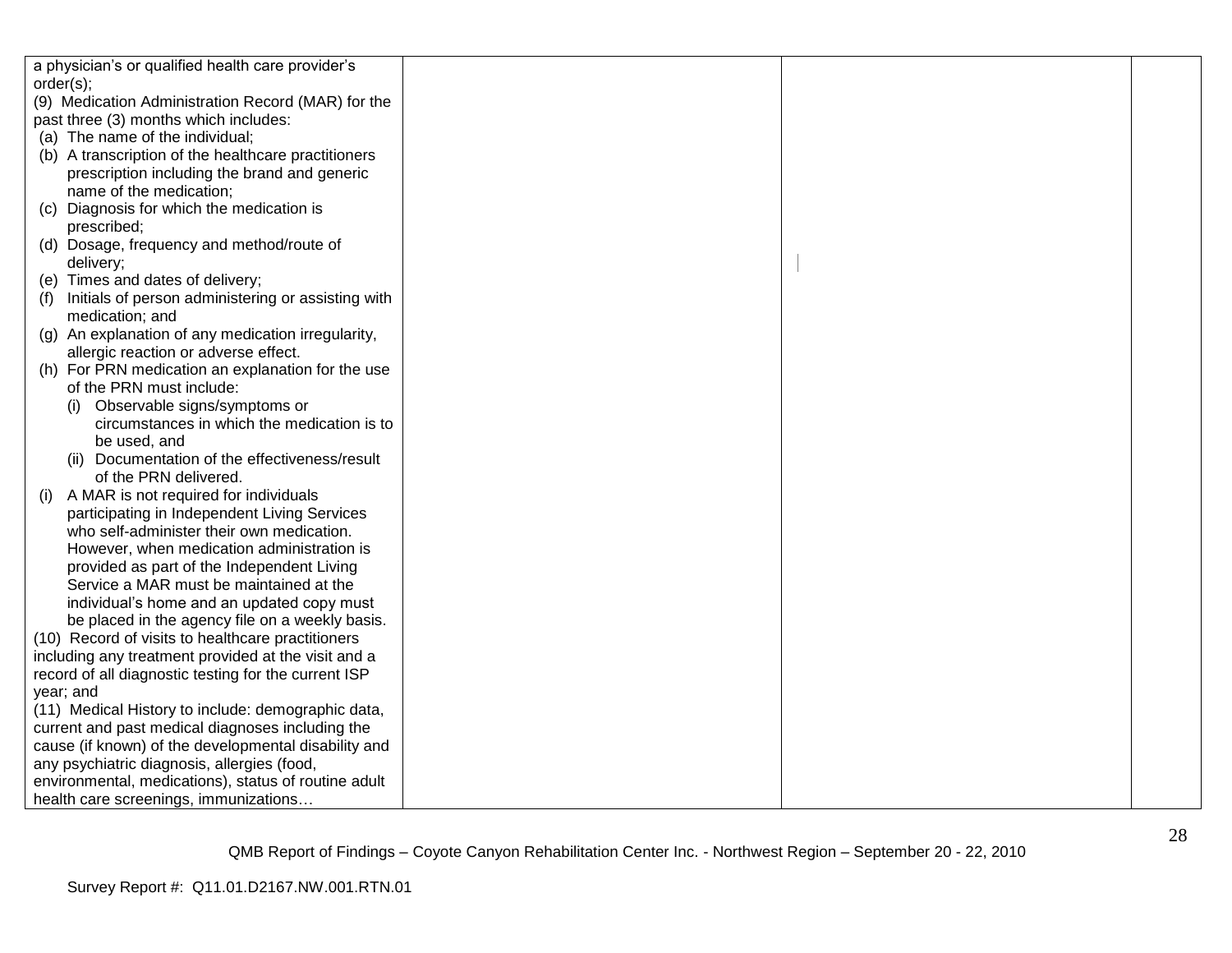| Tag # 6L26 SL Reimbursement                                                                         | <b>Scope and Severity Rating: A</b>                |  |
|-----------------------------------------------------------------------------------------------------|----------------------------------------------------|--|
| Developmental Disabilities (DD) Waiver Service                                                      | Based on record review, the Agency failed to       |  |
| Standards effective 4/1/2007                                                                        | provide written or electronic documentation as     |  |
| <b>CHAPTER 1 III. PROVIDER AGENCY</b>                                                               | evidence for each unit billed for Supported Living |  |
| DOCUMENTATION OF SERVICE DELIVERY AND                                                               | Services for 1 of 8 individuals.                   |  |
| <b>LOCATION</b>                                                                                     |                                                    |  |
| <b>General: All Provider Agencies shall maintain</b><br>А.                                          | Individual #7                                      |  |
| all records necessary to fully disclose the                                                         | June 2010                                          |  |
| service, quality, quantity and clinical necessity                                                   | • The Agency billed 28 units of Supported Living   |  |
| furnished to individuals who are currently                                                          | from 6/1/2010 through 6/30/2010.                   |  |
| receiving services. The Provider Agency                                                             | Documentation received accounted for 26 units.     |  |
| records shall be sufficiently detailed to                                                           | No documentation was found for 6/14, 15, 16 &      |  |
| substantiate the date, time, individual name,                                                       | 17.                                                |  |
| servicing Provider Agency, level of services,                                                       |                                                    |  |
| and length of a session of service billed.                                                          |                                                    |  |
| В.<br><b>Billable Units: The documentation of the</b>                                               |                                                    |  |
| billable time spent with an individual shall be                                                     |                                                    |  |
| kept on the written or electronic record that is<br>prepared prior to a request for reimbursement   |                                                    |  |
| from the HSD. For each unit billed, the record                                                      |                                                    |  |
| shall contain the following:                                                                        |                                                    |  |
| Date, start and end time of each service<br>(1)                                                     |                                                    |  |
| encounter or other billable service interval;                                                       |                                                    |  |
| A description of what occurred during the<br>(2)                                                    |                                                    |  |
| encounter or service interval; and                                                                  |                                                    |  |
| The signature or authenticated name of staff<br>(3)                                                 |                                                    |  |
| providing the service.                                                                              |                                                    |  |
|                                                                                                     |                                                    |  |
| MAD-MR: 03-59 Eff 1/1/2004                                                                          |                                                    |  |
| 8.314.1 BI RECORD KEEPING AND                                                                       |                                                    |  |
| <b>DOCUMENTATION REQUIREMENTS:</b>                                                                  |                                                    |  |
| Providers must maintain all records necessary to                                                    |                                                    |  |
| fully disclose the extent of the services provided to                                               |                                                    |  |
| the Medicaid recipient. Services that have been                                                     |                                                    |  |
| billed to Medicaid, but are not substantiated in a<br>treatment plan and/or patient records for the |                                                    |  |
| recipient are subject to recoupment.                                                                |                                                    |  |
|                                                                                                     |                                                    |  |
| Developmental Disabilities (DD) Waiver Service                                                      |                                                    |  |
| Standards effective 4/1/2007                                                                        |                                                    |  |
| <b>CHAPTER 6. IX. REIMBURSEMENT FOR</b>                                                             |                                                    |  |
| <b>COMMUNITY LIVING SERVICES</b>                                                                    |                                                    |  |
|                                                                                                     |                                                    |  |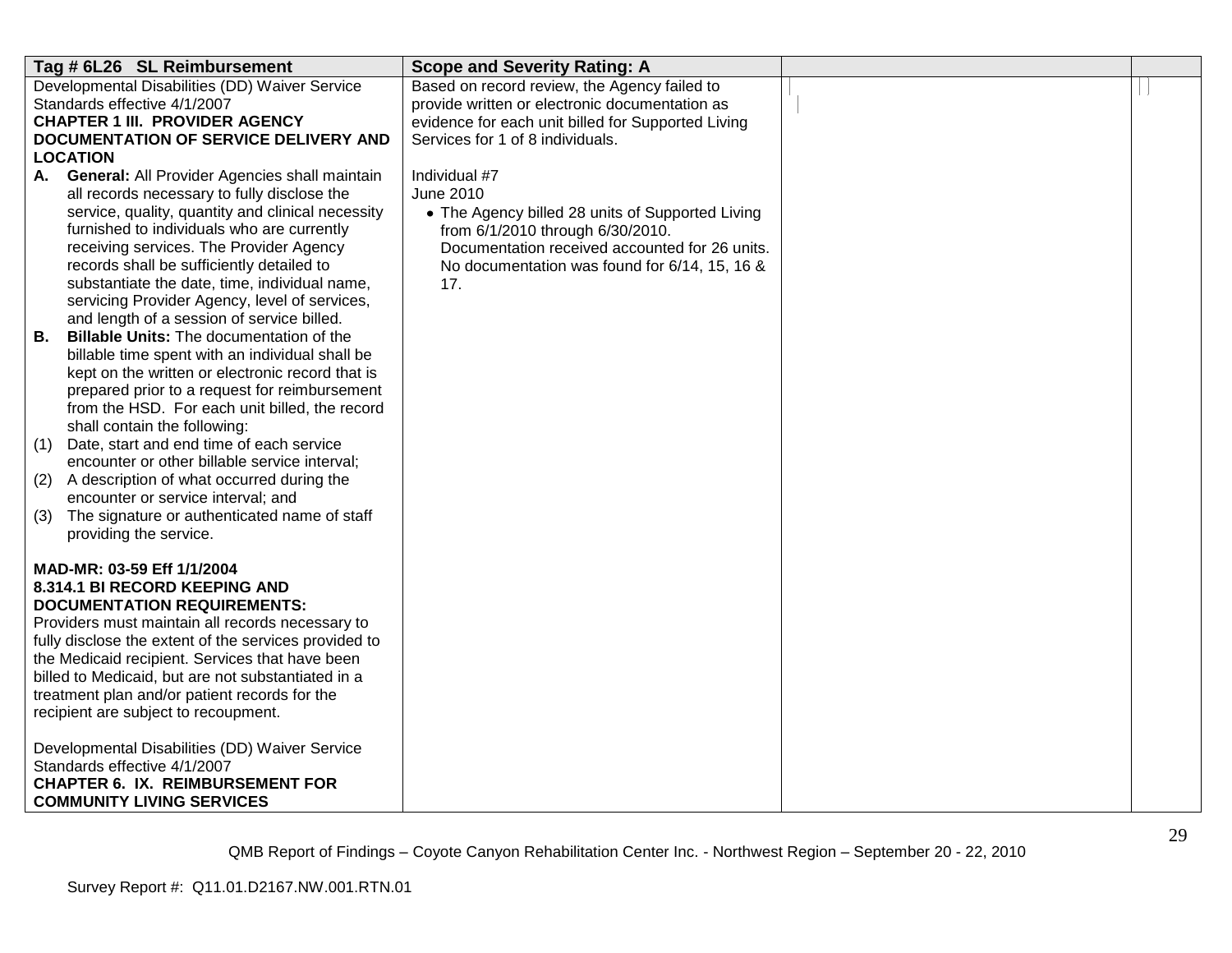| A. Reimbursement for Supported Living Services                                                                                                                  |  |  |
|-----------------------------------------------------------------------------------------------------------------------------------------------------------------|--|--|
| Billable Unit. The billable Unit for Supported<br>(1)<br>Living Services is based on a daily rate. The<br>daily rate cannot exceed 340 billable days a<br>year. |  |  |
| <b>Billable Activities</b><br>(2)                                                                                                                               |  |  |
| (a) Direct care provided to an individual in the                                                                                                                |  |  |
| residence any portion of the day.                                                                                                                               |  |  |
| (b) Direct support provided to an individual by                                                                                                                 |  |  |
| community living direct service staff away                                                                                                                      |  |  |
| from the residence, e.g., in the community.                                                                                                                     |  |  |
| Any activities in which direct support staff<br>(C)                                                                                                             |  |  |
| provides in accordance with the Scope of                                                                                                                        |  |  |
| Services.                                                                                                                                                       |  |  |
| (3) Non-Billable Activities                                                                                                                                     |  |  |
| (a) The Supported Living Services provider shall                                                                                                                |  |  |
| not bill DD Waiver for Room and Board.                                                                                                                          |  |  |
| (b) Personal care, respite, nutritional counseling                                                                                                              |  |  |
| and nursing supports shall not be billed as                                                                                                                     |  |  |
| separate services for an individual receiving                                                                                                                   |  |  |
| Supported Living Services.<br>(c) The provider shall not bill when an individual                                                                                |  |  |
| is hospitalized or in an institutional care                                                                                                                     |  |  |
| setting.                                                                                                                                                        |  |  |
|                                                                                                                                                                 |  |  |
|                                                                                                                                                                 |  |  |
|                                                                                                                                                                 |  |  |
|                                                                                                                                                                 |  |  |
|                                                                                                                                                                 |  |  |
|                                                                                                                                                                 |  |  |
|                                                                                                                                                                 |  |  |
|                                                                                                                                                                 |  |  |
|                                                                                                                                                                 |  |  |
|                                                                                                                                                                 |  |  |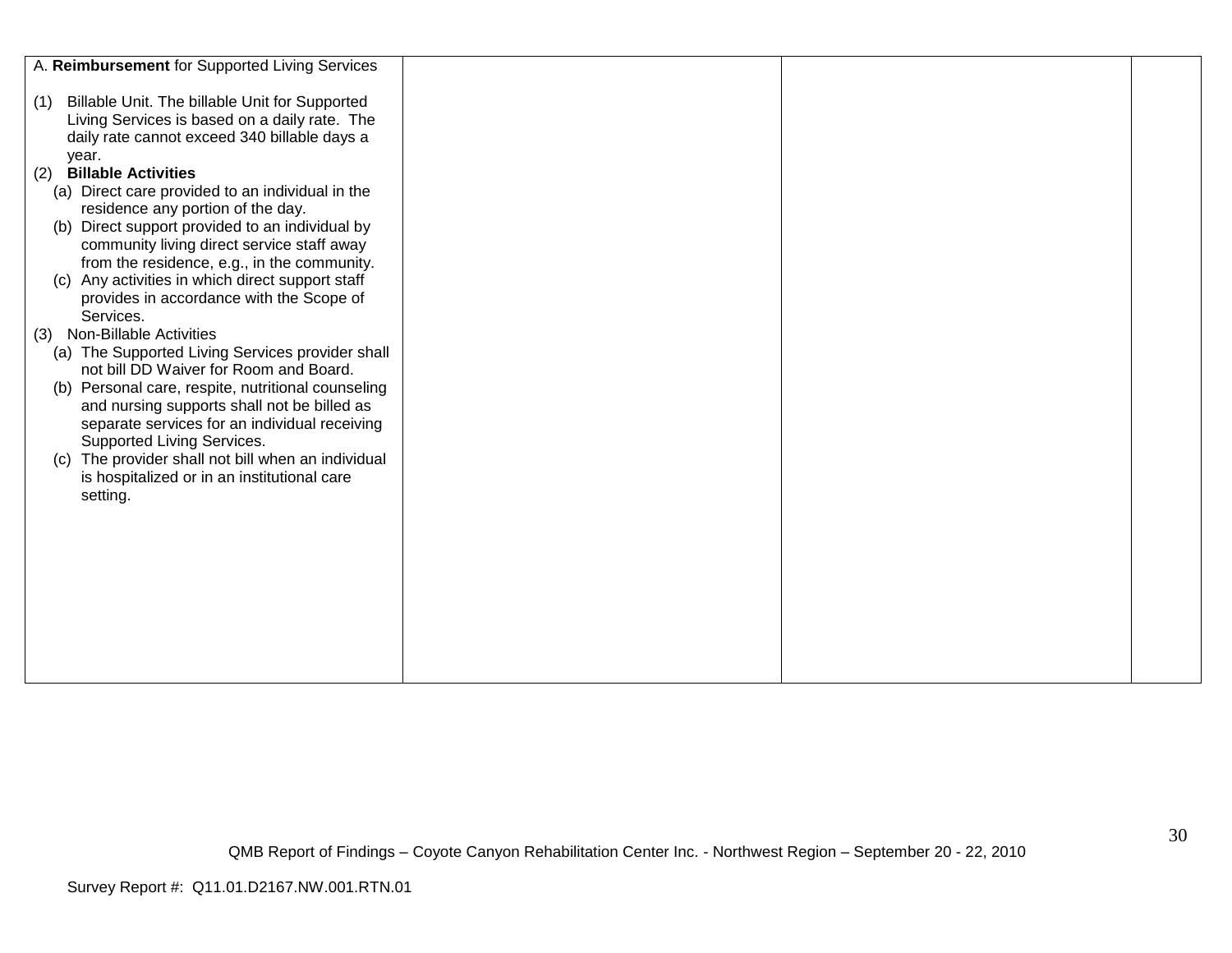| Date:             | December 1, 2010                                                                                                        |
|-------------------|-------------------------------------------------------------------------------------------------------------------------|
| To:               | McDonald Avery, Executive Director                                                                                      |
| Provider:         | Coyote Canyon Rehabilitation Center                                                                                     |
| Address:          | P.O. Box 158 Brimhall                                                                                                   |
| State/Zip:        | New Mexico 87310                                                                                                        |
| Region:           | Northwest                                                                                                               |
| Survey Date:      | September 20 - 22, 2010                                                                                                 |
| Program Surveyed: | Developmental Disabilities Waiver                                                                                       |
| Service Surveyed: | Community Living (Supported Living) & Community Inclusion (Adult Habilitation, Community Access & Supported Employment) |
| Survey Type:      | Routine                                                                                                                 |

RE: Request for an Informal Reconsideration of Findings

Dear Mr. Avery,

Your request for a Reconsideration of Findings was received on November 18, 2010. Your request and the supporting evidence provided have been reviewed. Based on the review of applicable standards and regulations, review of the survey process and the evidence you provided, the following determinations have been made:

#### Regarding Tag # 1A26

Determination: The IRF committee is modifying the original finding in the report. You are required to complete the remainder of your Plan of Correction as previously indicated. Based on documentation supplied, deficiencies originally noted under tag number 1A26 for staff #64, 69, 76, 82, 95 and 98 will be removed. Information for disputed staff # 72 did not contain the date the COR/EAR check was completed. The scope and severity rating will remain "D"

#### Regarding Tag # 5I25

Determination: The IRF committee is removing the original finding in the report.

This concludes the Informal Reconsideration of Finding process. The IRF process is separate and apart from the Informal Dispute Resolution process or the Medicaid Fair Hearing process when DOH sanctions are imposed on a provider.

Thank you. Respectfully,

Scott Good, MRC, CRC Deputy Bureau Chief/QMB Informal Reconsideration of Finding Committee Chair